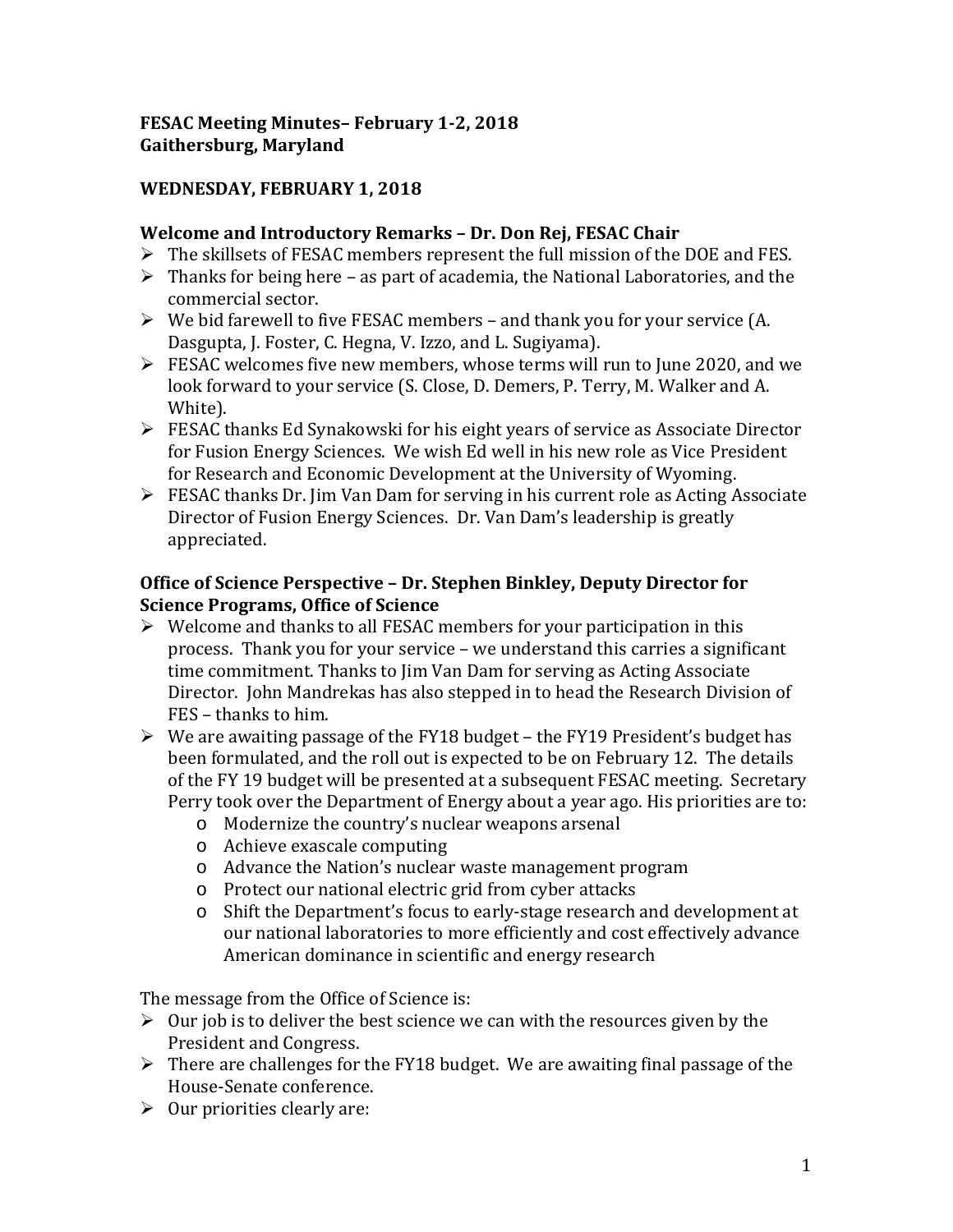- o Deliver the best science we can with the resources we have
- o Continue the tradition of excellence in SC-funded university-based research, lab-based research, and operation of scientific facilities

DOE Science organization and appointee status

- $\triangleright$  Deputy Secretary of Energy Dan Brouillette sworn in August 7, 2017
- Under Secretary Paul Dabbar sworn in November 7, 2017

FY 2018 President's budget request

- $\triangleright$  Focus on cutting edge, early stage research and development.
- $\triangleright$  Continue operations of the national laboratories.
- $\triangleright$  Increase funding of Exascale Computing.
- $\triangleright$  Maintain all on-going projects and start two new construction projects.
- $\triangleright$  An 18% decrease in the SC budget was proposed.
- $\triangleright$  The ITER policy is part of the Administration's nuclear policy review.
- $\triangleright$  The Department is looking at regulatory reform. Secretary Perry's memo in December 2017 asked FACA committees for ideas on how to streamline operations of the Department. SC is taking this as a need to streamline operation of research. A charge will be issued before the next FESAC meeting.
- $\triangleright$  Conclusion: In the immediate future, continue to deliver on high-quality science across the program. We must be ready to execute when the new fiscal year starts on October 1, 2018.

# **Q & A: Dr. Binkley**

Q: Dr. Stephen Knowlton: What is the nuclear policy review?

A: It was issued in June 2017 and is on the web. It is primarily about civilian nuclear policy. In August 2017, it was decided to add fusion, specifically what to do about ITER. A review is underway. It is not clear when it will conclude.

Q: Dr. Rej: What is the status of the new SC Director?

A: The process is underway, but I have not seen any specific actions. Nominations are being processed for the head of NNSA. The DOE CIO and CFO are in place.

### **Quantum Information Science (QIS) – Dr. Stephen Binkley**

- $\triangleright$  This has been discussed in research agencies since about 2007. It has now advanced far enough to start activities.
- $\triangleright$  FES is looking at opportunities.
- $\triangleright$  QIS is at a tipping point: Companies are embracing QIS. Foreign competition is expanding.
- $\triangleright$  There are significant challenges due to its inherent multidisciplinary nature.
- $\triangleright$  SC has strengths in needed areas quantum materials and science.
- $\triangleright$  There has been a parabolic rise in Chinese publications, and a steady rise in the U.S.
- $\triangleright$  We believe that SC has unique strengths to contribute to QIS research. SC has strength in fabricating quantum devices.
- $\triangleright$  ASCR is starting to explore quantum algorithms.
- $\triangleright$  The FY17 budget had an uptick for QIS. It is also in the FY18 President's budget.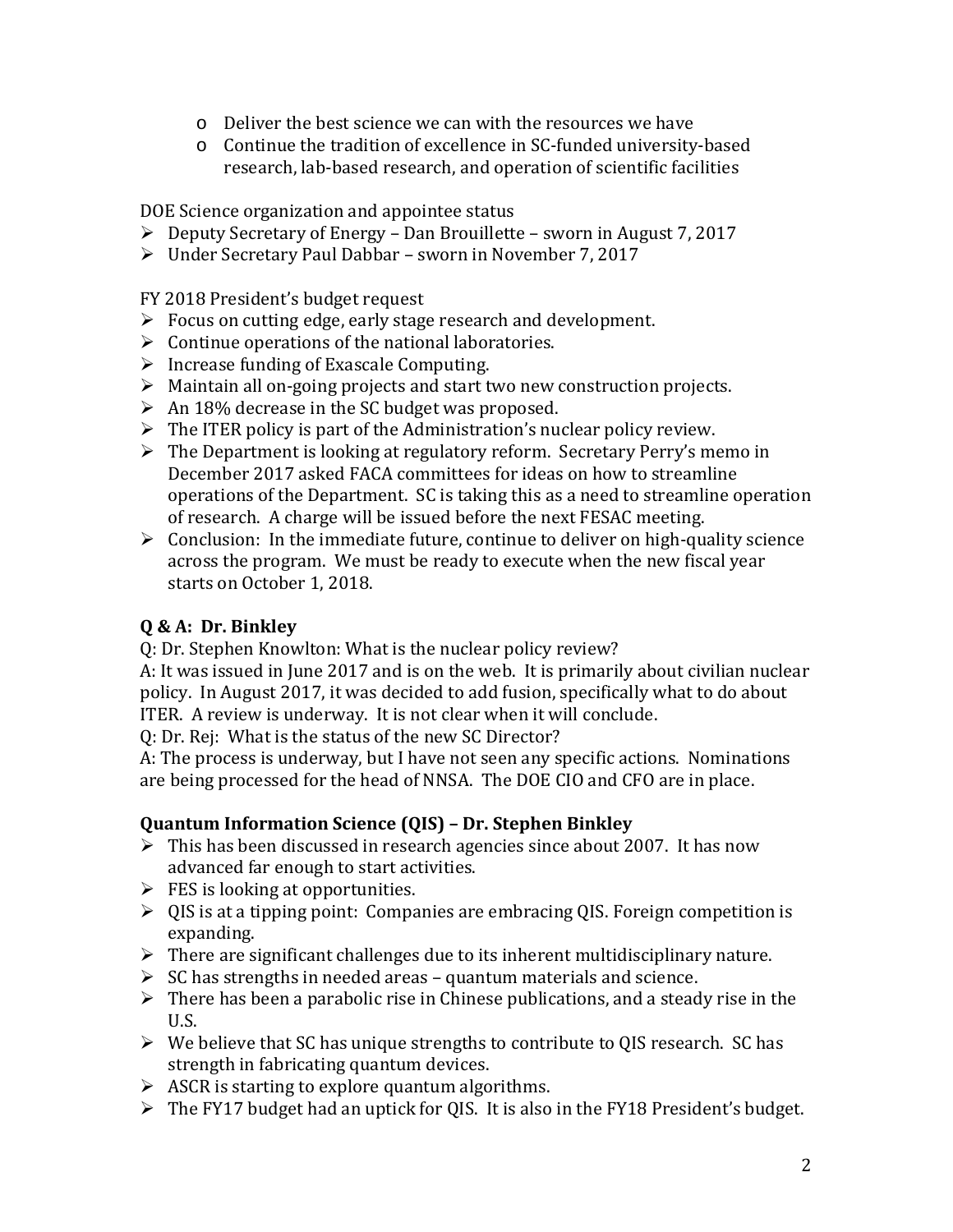- $\triangleright$  QIC for SC Grand Challenges is expected to become important in the next decade, probably after realization of exascale.
- $\triangleright$  This will have an impact on new calculations and sensors.

## **Q & A: Dr. Binkley**

Q: Dr. White: Please describe slide #7. Please elaborate on the challenges of research structure.

A: It is an interagency effort that has been reporting QIS since 2008. The group looked hard at barriers to move forward. One of the issues from the discussions is the inherent multidisciplinary nature. There should be close cooperation between the groups, to essentially produce students who have computer science and quantum knowledge. How do you set up environments that can bring these disciplines together? The group sought out the universities to discuss this. FES is trying to foster cross-disciplinary activities in a university environment.

Q: Dr. Maingi: Concerning slide 8 on publication rates, please comment on the exponential rise in the China (CN) publication rate.

A: This is true in a number of areas, including fusion. There are other metrics, like patents. It is not just CN, but also broader Asia. This is due to strong public investments. The EU is very competitive internationally.

Q: Dr. Maingi: Are there any thoughts of U.S. world leadership and policy implications?

A: There is very strong budget pressure in the U.S. There is debate on the priority of science versus national security. There is also discussion on the importance of science underlying economics and security. The debate has to recognize that investments in basic science are important for national security, as it underpins economic security. This is complicated as it plays out with the Congress and the budget.

Q: Dr. Groebner: QIS is distributed across the different areas. Do the people interact with each other?

A: In FES we approach this as a team, with cuts across the multiple programs. There is cross connection between the programs. It is a team effort. The different departments are trying to coordinate the research. Normally, Barbara Helland, the AD of ASCR, would be giving this talk, but she has been on travel.

Q: Dr. Lynch: Concerning machine learning and plasma physics data, there is overlap between machine data and quantum computers. Would it change how you would approach machine learning?

A: This is an open scientific question. Work has been done on this question. There are published papers that draw the links between the theory and machine learning. Following that thread, there may be quantum algorithms and machine learning.

Q: Dr. Groebner: Are quantum computers and encryption algorithms further along? A: Significant engineering challenges need to be overcome. IBM and Google are making available the technology in those machines. This is a significant engineering challenge. Most people agree that practical quantum computing is several years away, and for FES it is several decades away. There is a body of computer science that has to be developed.

Dr. Rej: Thanks, Steve, for a great talk.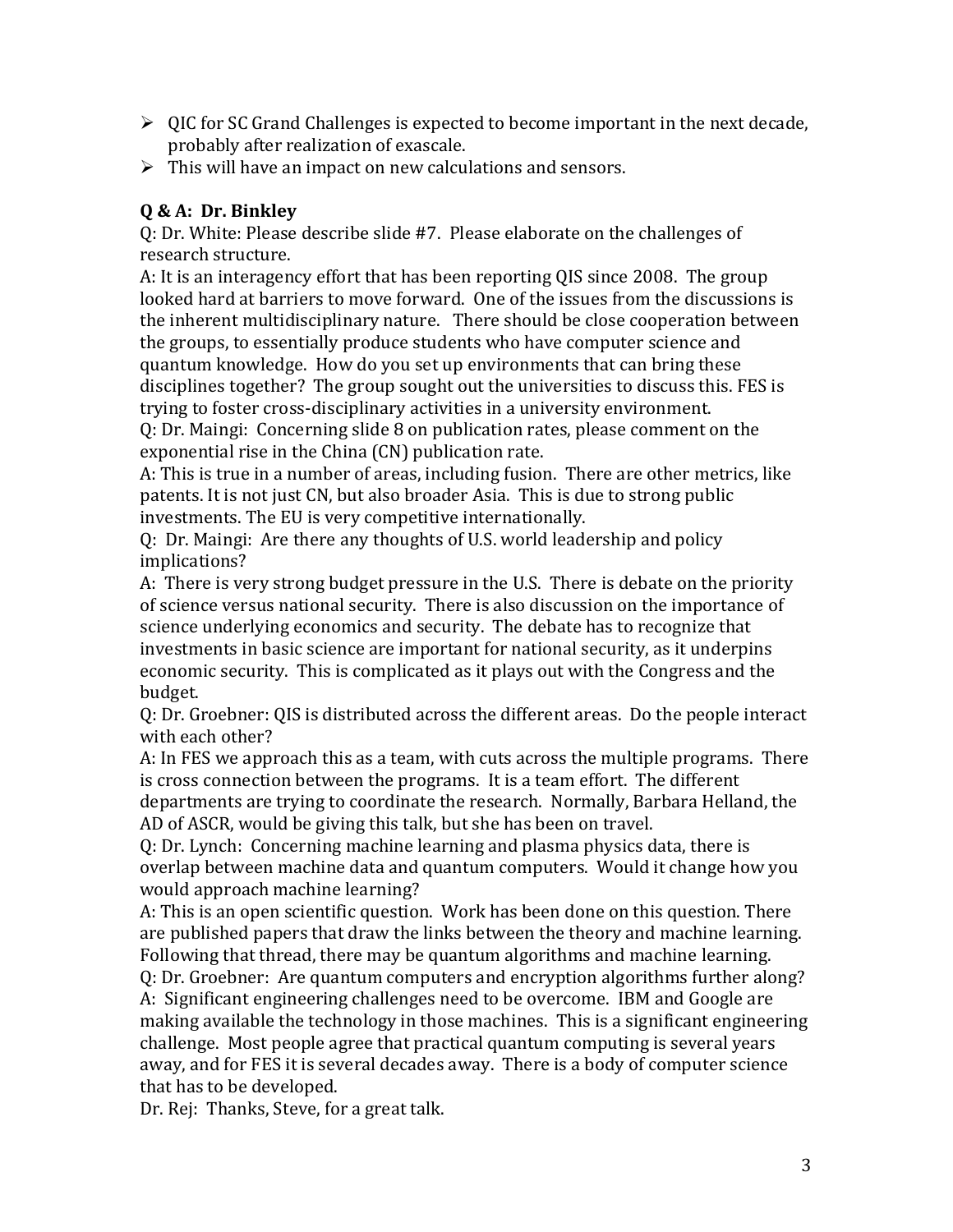## **Highlights of Fusion Energy Sciences Research on the 40th Anniversary of the Office of Science – Professor Gerald Navratil, Columbia University**

- The U.S. Department of Energy was created in 1977.
- $\triangleright$  Concerning fusion energy research at DOE:
	- o Office of Energy Research: 1977-1998
	- o Office of Science: 1998-present
- $\triangleright$  I have attempted to organize 40 years of remarkable progress by thousands of highly-talented people on the grand challenges of producing practical fusion energy. The U.S. has played a leading role in all of the progress.
- $\triangleright$  Regarding science versus energy: In late 1995, there was a meeting of an FEC led by Dr. Michael Knotek that was charged with restructuring the Fusion Energy Program into what became the Fusion Energy Sciences program of 1996. A challenging question was: "What fraction of our fusion research program is science, and what fraction is energy?"
- $\triangleright$  The program is 90% science and 10% energy.
- $\triangleright$  There have been four decades of FES research progress and fusion technology progress.
- $\triangleright$  I am very optimistic about the future.

### **Q&A: Dr. Navratil**

COMMENT: Dr. Hutch Neilson: I have an observation: Comparing the authors cited in early versus later decades, the field seems to be more collaborative over time – another reason for optimism in the field.

#### **DOE/FES Perspective –Dr. James Van Dam, Acting Associate Director for Fusion Energy Sciences**

- $\triangleright$  Thank you to the outgoing FESAC members for their contributions to FESAC.
- Welcome to the four new FESAC members.
- $\triangleright$  Concerning the evolution of the FES Budget Planning Meetings, discussion of priorities in these meetings is important.
- $\triangleright$  The plan for the BPMs will be similar to FY17. The guidance letter will be sent out soon.
- $\triangleright$  During FY 2016 and FY2017, FES held individual budget planning meetings with laboratory, university, and major facility research groups, plus several community organizations.
- $\triangleright$  We plan to hold such meetings again this year, to prepare for the FY2020 budget.
- We are planning to continue the important Frontier Science Campaign on DIII-D.
- Concerning future research operations on NSTX-U, PPPL is developing a corrective action plan and proposed recovery activities to address the necessary repair and engineering issues for NSTX-U. The SC Office of Project Assessment has been charged to conduct an assessment of:
	- o The science mission need for NSTX-U
	- o The cost, schedule, and scope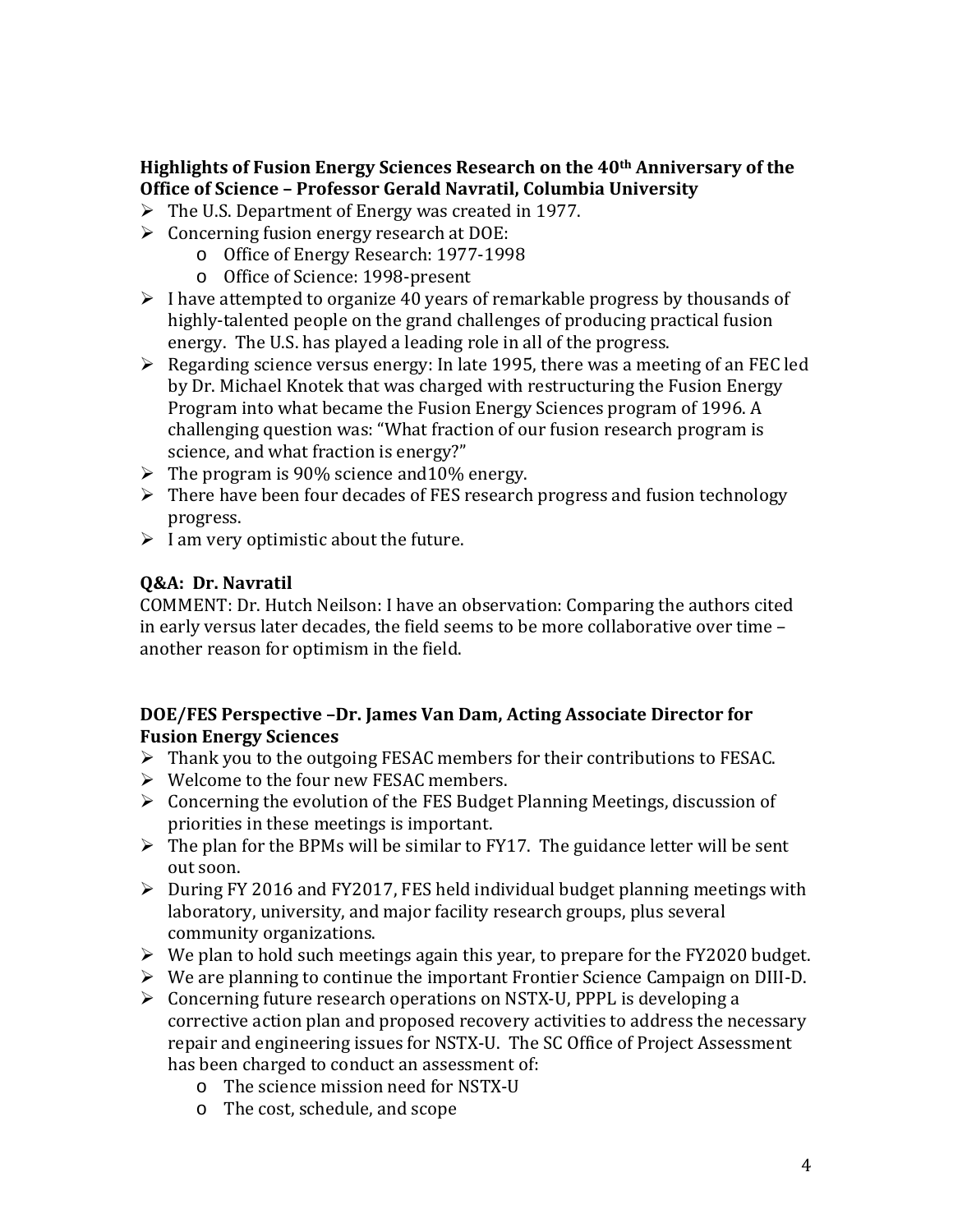o The laboratory capability to repair NSTX-U and resume operations

The assessment will be performed in two phases.

- Concerning SciDAC, FES received the largest amount of ASCR joint funding. FES funded its eighth project in FY18.
- $\triangleright$  We are planning a round table FES QIS meeting in the spring. Questions to be considered are: Is there science in our field to develop QIS? Are there applications of QIS for our science? A request for information has already been sent out.
- $\triangleright$  We are looking at high flux methods for Proto-MPEX. If they work out, FES will fund it.
- $\triangleright$  We have remote control rooms at GA and PPPL to support KSTAR, W7-X and DIII-D.
- $\triangleright$  The University of Wisconsin-Madison proposal for an intermediate-scale facility for plasma science research has been fully funded for five years due to enhanced funding from the FY 2017 appropriation.
- The 2020 Decadal Survey on Plasma Science is ready to be launched. There are multiple sponsors, including HEP, NNSA, ARPA-E, NSF, AFOSR, and ONR. It is interesting that there is no NASA involvement.
- $\triangleright$  Concerning the IAEA meeting, there has been a four-year oscillation in the number of U.S. papers
- $\triangleright$  For the U.S. contributions to ITER, 90% of the funding stays in the U.S.
- $\triangleright$  Pellet injection is the primary disruption mitigation for ITER. It will be tested on JET. Pellets may not be adequate.
- $\triangleright$  Concerning the NAS interim report, a demonstration device requires answering whether the program is focusing on science or energy.
- $\triangleright$  FES personnel changes
	- o Synakowski departed in 2017 University of Wyoming
	- o Van Dam currently Acting Associate Director for FES
	- o Mandrekas Acting FES Research Division Director
	- o Finnegan left to join NNSA
	- o Eckstrand retired
	- o Opdenaker -retired
	- o Thio retired
- Early Career Research Awards among 23 university early-career awardees, so far 12 who were up for tenure have achieved it.
- $\triangleright$  Community workshops are seen as investments.
- $\triangleright$  Six ECR awards last year, 3 HEDLP, one basic plasma science. On the University side, almost all get tenure. They also get other awards rapidly, such as PECASE.
- $\triangleright$  DOE celebrated its 40<sup>th</sup> anniversary.
- $\triangleright$  Please remember to send scientific highlights to us.

# **Q&A: Dr. Van Dam**

Q: Dr. Groebner: Do highlights need to be in a special format?

A: There is a template that you can use to download from the Office of Science.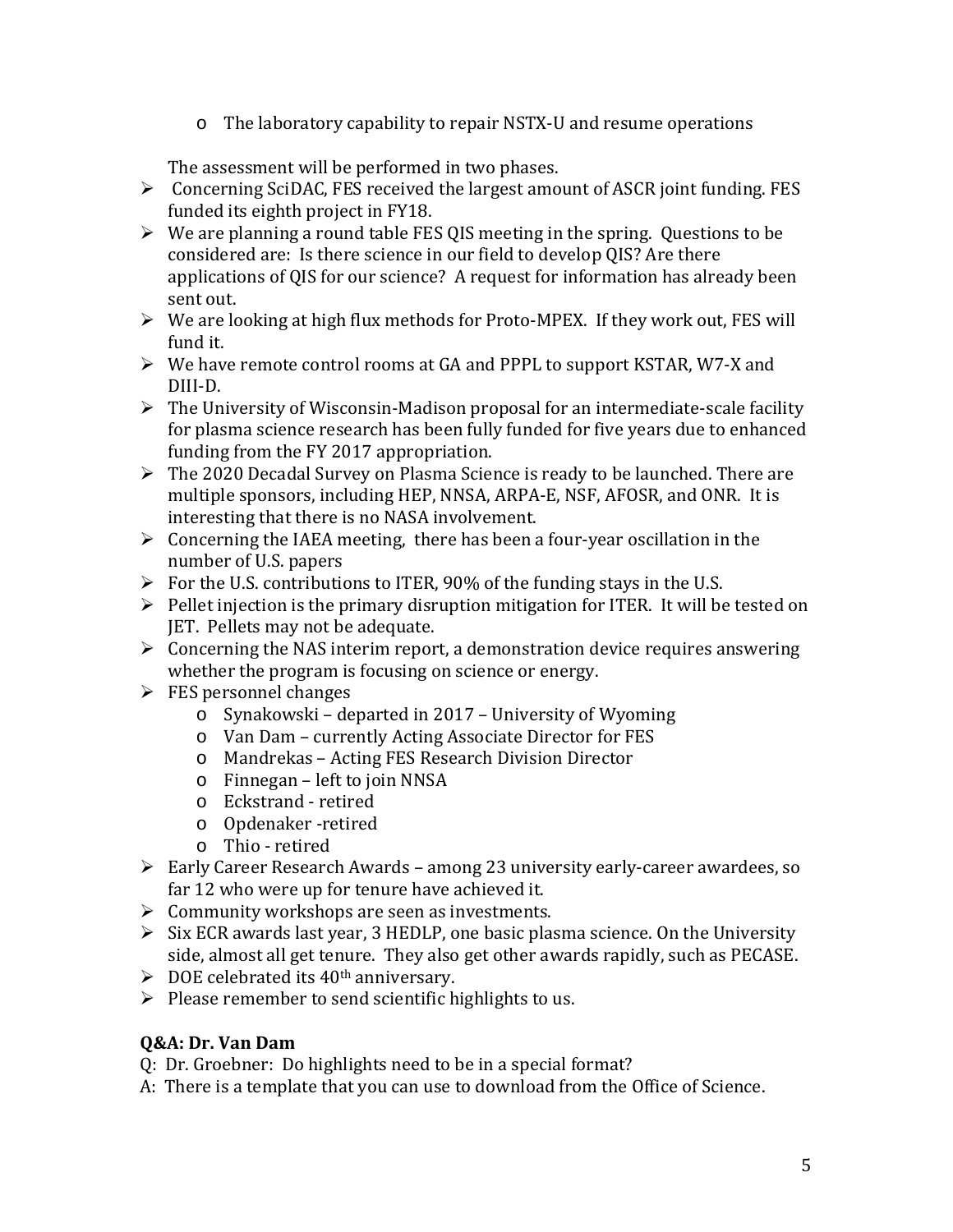Dr. Terry: Did the groups that did the basic plasma experiments on DIII-D have funding to do the analysis and see the experiments to full conclusions? Can they get support?

A: The PIs were already funded in their areas.

Dr. Cauble: The correction plan is in place for the deep-dive investigations after the NSTX hardware failure. Does deep-dive analysis apply anywhere else – to any other device or any other work being done?

A: PPPL reached out, and experts came in and served on reviews. There are two aspects of the review - the components of NSTX and looking at policies, procedures, and training at other parts of the laboratory. We need to increase the engineering rigor and quality assurance at PPPL. These were the contributing issues that resulted in failure of NSTX. We are doing it in a graded approach. We now have policies and procedures in place to achieve this. We are not done yet.

Dr. Patello: What numbers are being used during the Continuing Resolution? A: The DOE's CFO, is taking a conservative approach.

Dr. Knowlton: Concerning international research, is there a strategy or is it opportunistic? Is there pressure from proposers?

A: Ideas and proposals come from the community, and developments come from the international partners. We certainly want to keep our domestic facilities healthy. We also want to be able to access cutting-edge capabilities available internationally.

Dr. Carter: What is the process for your acting title?

A: John Mandrekas and I had our interim positions renewed. I have no idea what is coming. There is currently a hiring freeze.

Dr. Groebner: Can you say more about the University of Wisconsin-Madison facility? A: It is sort of like LAPD being part of a multi-device facility. It is intended to be a collaborative user facility. It appears as if it is not going to be an SC user facility. Wisconsin did not propose any facility upgrades in the current funding envelope.

Q: Dr. Greenfield: Concerning international collaborations, what is the balance from a strategic point of view?

A: JT-60SA will be a tremendous opportunity, and there is a long US-JP history. We have to navigate the Broader Approach agreement. LHD is having a deuterium campaign. We would like to see some increase in LHD activities. There are opportunities in HEDLP in ultra-strong lasers in the EU and in Asia.

Q: Dr. Groebner: Regarding collaborative experiments that involve international collaborators, is there a top-down DOE policy that would affect this? Will there be a survey this year?

A: We wish we had more funding overall for this. There will be a workshop to discuss this. Yes, there will be a survey.

Q: (unknown): It sounds like the international collaborations are one-offs. Other agencies have strategies and guidance.

A: Perhaps I gave the wrong impression. Three of the activities were from an explicit proposal competition. Also, there is the W7X team.

Q: (unknown): Other agencies make connections to other facilities separate from the proposals for science, to ease the interface.

A: There are programs in FES like that also.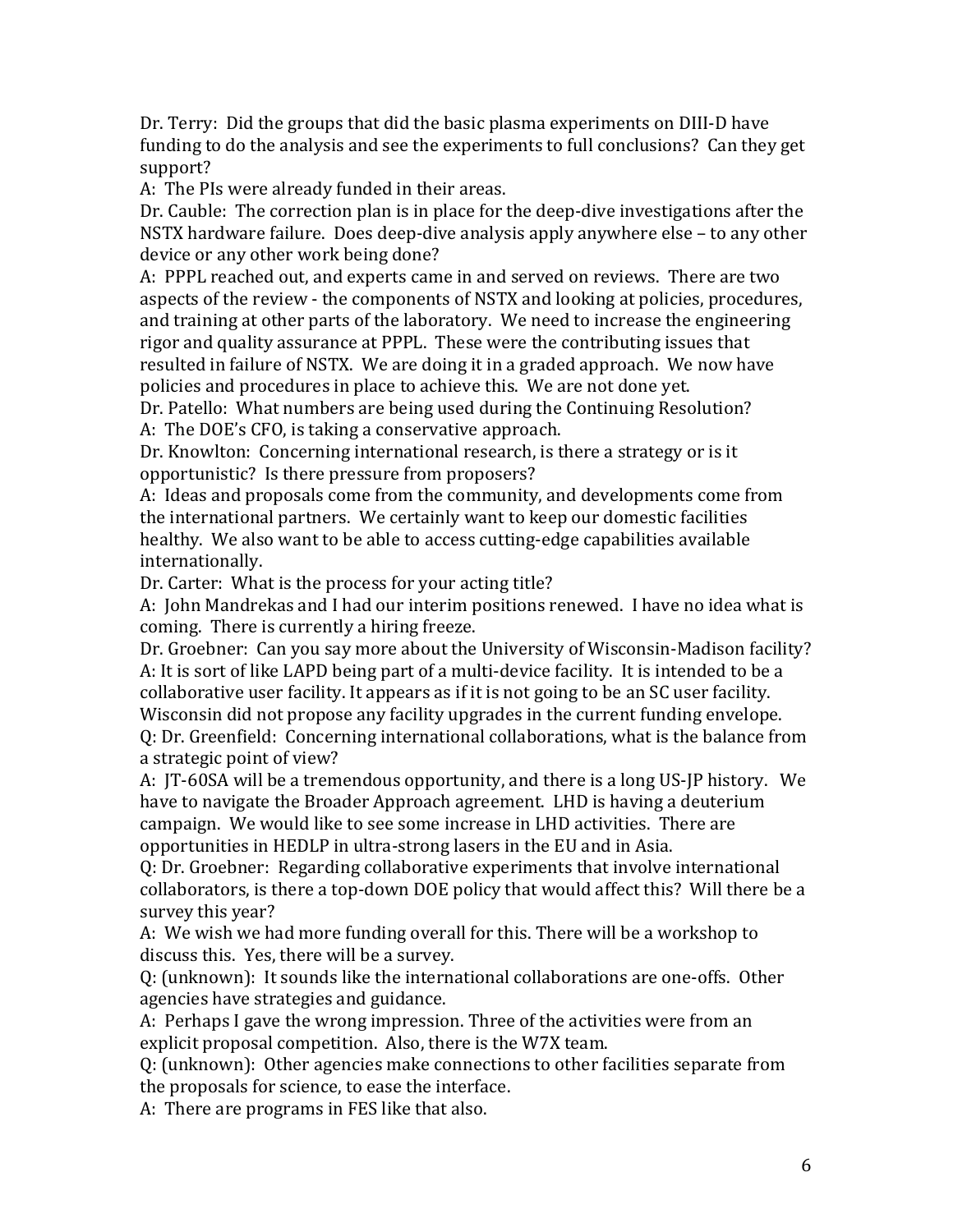Q: Dr. Neilson: The W7-X and LHD collaboration is an opportunity for two large important stellarators that are now operating. There is a contrast in design, but the focus is on stellarator science. I share your wish that things will expand in that area. A: Yes. Also, we have collaborations with QUEST.

Q: Dr. Terry: With international collaborations on offshore devices, there is the danger of the U.S. program only engaging leading-edge facilities via international collaboration. Do you worry about this?

A: The high energy physics program is almost entirely offshore. We do worry about it. The domestic machines give us the expertise to be able to contribute to our international partners. It is a balancing act.

Q: Dr. Groebner: Are the community workshops that were held still central in FES planning for the future? There is confusion with SciDAC and integrative modeling. What is the horizon for exascale computing?

A: Yes. The final reports were received in 2016, and they are very important. Congress asked for more workshops. We are looking for more experimental opportunities. Our field is very strong in this area. We punch above our weight in this area. Transients and computing are big. The Exascale Computing horizon is 2021-2023. They are working very hard on this.

Q: Dr. Rej: Regarding the request for information for climate scientists, will that be expedited after the roundtable?

A: A dear-colleague letter and solicitation have been sent from the Office of Science.

#### **Report of the FESAC Subcommittee on Transformative Enabling Capabilities – Dr. Rajesh Maingi, Princeton Plasma Physics Laboratory**

- $\triangleright$  The charge: to identify promising Transformative Enabling Capabilities "that could promote efficient advance toward fusion energy, building on burning plasma science and technology."
- $\triangleright$  The FESAC panel was formed in February/March 2017.
- $\triangleright$  Community input was provided via talks at three meetings and white papers.
- $\triangleright$  The findings were four Tier 1 TECs (not prioritized) and one Tier 2 TEC.
- $\triangleright$  A draft report was sent informally to FESAC members and a few community leaders on January 17, 2018.
- $\triangleright$  We thank everyone who provided feedback, which we incorporated to the extent possible.
- $\triangleright$  We thank the panel, including the ex-officio members. It was an enjoyable experience.
- $\triangleright$  A working definition of a TEC is a game-changing idea, toward revolutionary and beyond evolutionary.
- $\triangleright$  A TEC would dramatically increase the rate of progress towards a fusion power plant.
- $\triangleright$  The TEC subcommittee (R. Maingi, Chair, and A. Lumsdaine, Vice-Chair) was sub-divided into three sub-panels corresponding to the following different areas of technology application:
	- o Plasma Diagnostics, Actuators, and Control
	- o Plasma Materials Interactions
	- o Reactor and Balance of Plant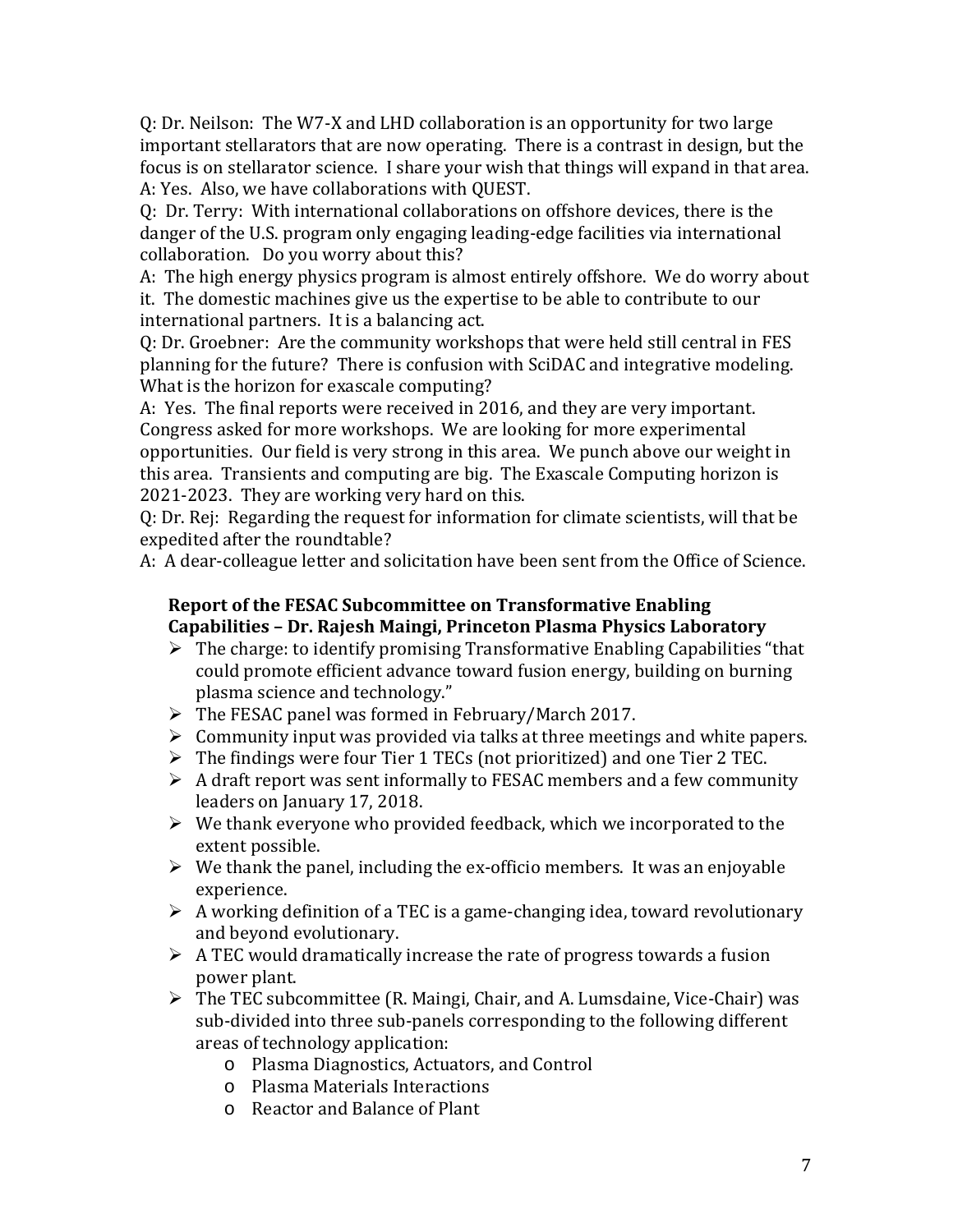- $\triangleright$  There were three meetings for community input and one face-to-face panel meeting.
- $\triangleright$  Advanced algorithms will transform our vision of feedback control of a power-producing fusion reactor from one of basic feasibility to one employing intelligent systems, enabling operation at optimized points whose achievement and sustainment are otherwise impossible.
- $\triangleright$  For high critical-temperature superconductors, advances in higher criticaltemperature and/or higher-field superconductors present a game-changing opportunity to enhance the performance and feasibility of reactor designs.
- $\triangleright$  The advanced materials area consists of new material design and processes, and promising advances in advanced manufacturing. This TEC includes materials by design, emergent fusion nuclear materials, divertor materials, and complex heat-transfer systems.
- $\triangleright$  Additive manufacturing can revolutionize materials and components for fusion energy reactors.
- $\triangleright$  Materials by design (MBD) combines predictive computational tools (e.g. machine-learning with robust advanced manufacturing) and synthesis approaches, such Additive Manufacturing (AM).
- $\triangleright$  Emergent fusion materials include adaptive and self-healing materials, complex hierarchical composites, complex alloys, and hybrid liquid/solid systems.
- $\triangleright$  Regarding control of the tritium fueling cycle, because D-T fusion power plants must self-generate their T fuel, novel concepts for fuel production, extraction, and processing show transformative potential. For tritium production with Dual Coolant Lead Lithium (DCLL) blankets, the challenge is to satisfy multiple conflicting material compatibility, structure integrity, and lifeline requirements while removing lead, breeding tritium, and providing a first wall.
- $\triangleright$  Concerning tritium production and cellular media blankets, while the U.S. favors DCLL, most blankets in the ITER TBM use ceramic breeders. Regarding tritium extraction and electrolytic membranes, recently Li and SnLi are being proposed for flowing liquid metal (LM) first wall and divertor concepts and for use in tritium breeding blankets (PbLi) for the next step U.S. fusion reactor.
- $\triangleright$  For tritium processing, a driver of both the fueling plant's inventory and processing rate is the tritium burnup fraction (TBF). ITER and the EU DEMO are at  $\sim 0.35\%$  to 1.5%.
- $\triangleright$  The promise of fast-flowing liquid-metal plasma-facing components is to supplement head conduction through the substrate with heat convection via liquid metal flow.
- $\triangleright$  There are challenges of fast-flowing, liquid-metal plasma-facing components.
- $\triangleright$  Concerning foundational and enabling activities, in addition to the identified TECs, a number of activities were identified as foundational on the path toward a fusion reactor, but not transformative.
- $\triangleright$  In summary, the panel identified several promising Transformative Enabling Capabilities "that could promote efficient advance toward fusion energy,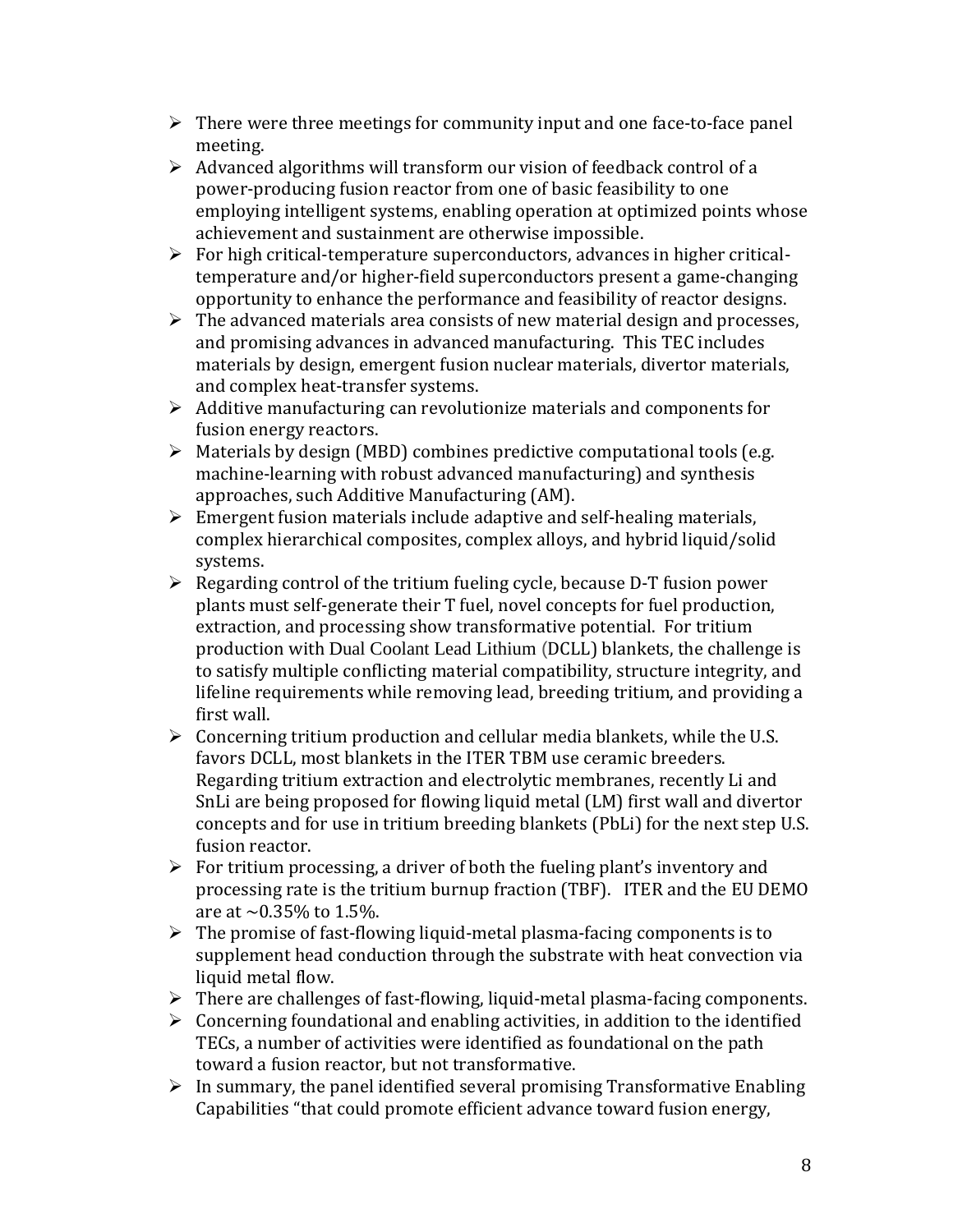building on burning plasma science and technology." There were First Tier and second Tier TECs. Each of these presents a high opportunity to accelerate fusion science and technology toward power production.

# **Q & A: Dr. Maingi**

Q: Dr. Pedersen: For high temperature superconductors, what is the risk, the size, and the shape for the prototype conducting coil?

A: Because of the higher current densities, you can get higher fields and possibilities of a small device. Trying to design a facility was beyond the scope of what we were doing.

Q: Dr. Terry: Technology is changing rapidly. What is the process for identifying all possible technologies? Did you miss something?

A: We did start with the 7-8 areas listed in the charge and identified 6 additional areas. The resources we used were white papers, and the process of technologies of the tritium fuel cycle. We found things that we didn't think we would find. We received input from community experts. We may have missed something – we don't have a crystal ball. We did reach outside of the fusion community for expertise. We should be doing more of these types of reports going forward so we don't miss anything. A lot of what was considered were enabling but not transformative. There is progress, but it is more evolutionary, not revolutionary.

Q: Dr. Groebner: You received good input from a wide range of communities. Is there really good expert input in all of the areas?

A: Concerning input we received from outside the community, it was from strong subject matter experts in their field. The white papers will list this information, which was documented.

Q: Dr. Verboncoeur: The challenge in deep learning is understanding how it works. How can this be done without starting from scratch every time the theory changes? How closely is this theory coupled with experimental measurements?

A: These are all interlinked - each strand is connected to another strand. In the technology assessment, the machine learning and AI communities are important. We recognize those risks and they cannot be separated.

A: Dr. David Humphreys (panel member): Technology as a tool for fusion will be used as a bridging technology. Power plants will have a small region for diagnostic access.

Q: Dr. Carter: Tritium fuel cycle control is unlike the rest in not having strong drivers outside fusion.

A: In this area, there are not strong external drivers. It is being driven through work that is being funded by fusion.

Q: Dr. Demers: How are you sure you are not missing a TEC? How do we ensure we are not mischaracterizing? Are there areas that are not fully characterized? A: We shrunk down those categories. Advanced materials is a catch all for things. It could be more descriptive for a first tier TEC. We sent the draft report to the

laboratories for feedback and tried to respond to suggested changes.

Q: Dr. Walker: The tritium fuel cycle could increase industrial involvement because, eventually, it will be required. How quickly are advanced materials characterized and quantified?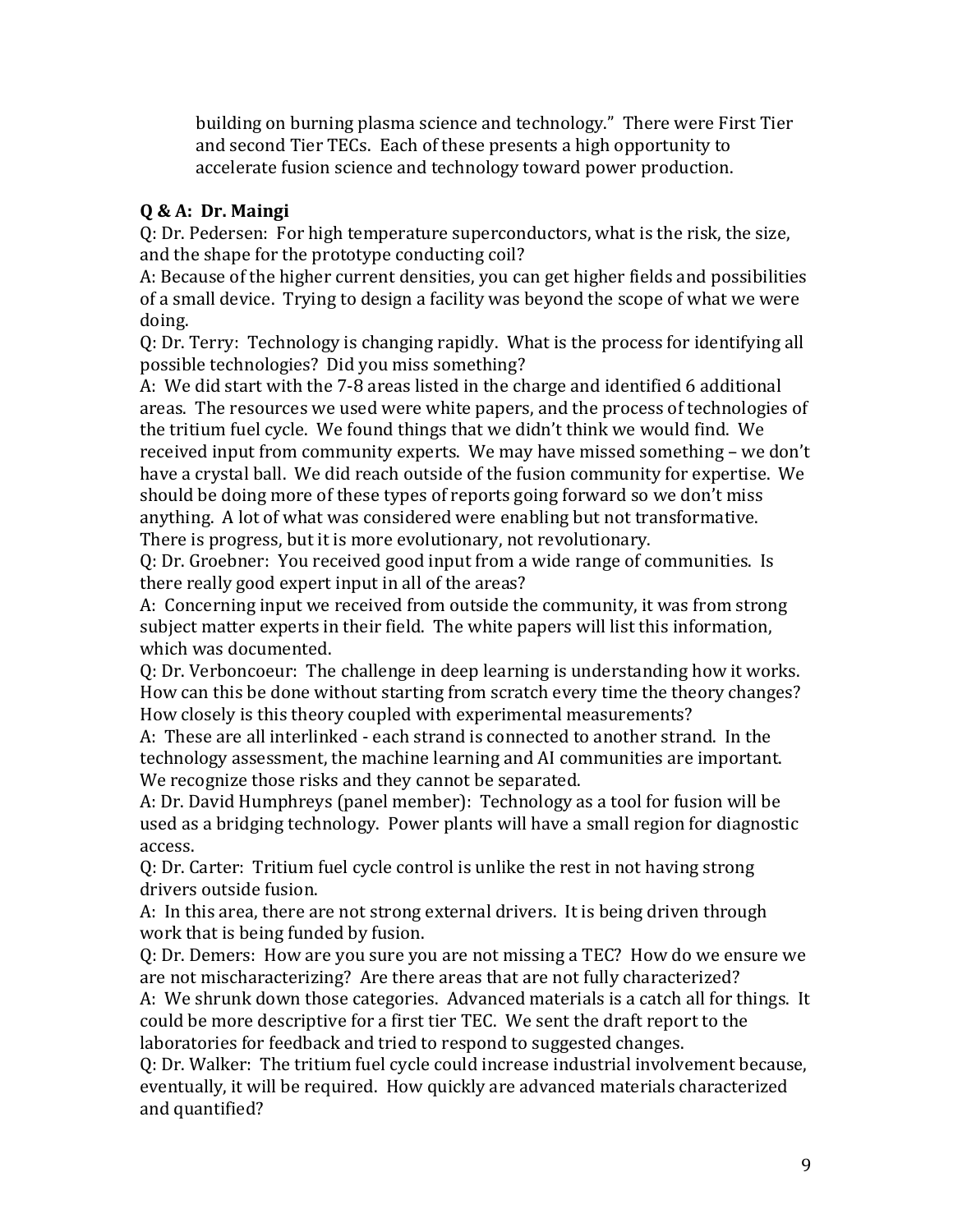A: It is a goal to achieve. The challenge does not have a lot of other applications. For industrial involvement, they want to see some ROI. This is a real challenge for us, due to limited investment and involvement.

You do need a test bed to evaluate these materials (section 6.8). You need capability to do testing – rapid cycles to design, test, and construct. We don't have integrated test beds. Industry is trying to involve small businesses.

COMMENT: Dr. Verboncoeur: Industry is pursuing an external driver for testing. Q: Dr. Patello: The U.S. could be world leading in superconductors. How about other areas?

A: There are many different areas where technology assessment was done, which was documented in the report. Global strength and gaps are areas of assessment. Tritium extraction techniques are current.

Q: Dr. Cauble: Were the Technology Readiness Levels agreed upon by consensus? A: We asked for this in white papers. There was a wide variation in response because there was no clear definition of what we meant by TRL. What is the TRL for a power fusion plant? The best we could do was a 6. Most items are 3 or less. We tried normalizing this according to the definition. We need to clarify the TRL information.

Q: Dr. Lynch: There are areas of the report where people don't exist. Is it in the scope of the report to address this?

A: We make investments now and hope to bear fruit later. The connections to scientists are across fields. This is a good suggestion.

Q: Dr. Neilson: What is it going to take – time horizons in years/decades – to fulfill the promise of promoting fusion energy? Fusion needs to be involved. What did you assume about the level of fusion involvement? What will it take as far as resources to make an impact on fusion?

A: For high-temperature superconductors, the goal is to identify the transformative enabling capabilities. There are areas we asked for input from the whitepapers. We didn't try to figure out what resources would be needed to accelerate the process. What would it take to get to a TRL? Not everyone was responsive to that. COMMENT: Dr. Rej: If you have specific recommendations on the report, please

provide them.

Q. T. Pedersen: You did a great job on this report. High-temperature superconductors is an area where we need to jump into. Experts mention that the cables are not being made because the customers are not there (and there are no cables). The companies are crying for investment in this – this needs to be developed. This area should be highlighted.

A: In that particular chapter, the sense of the committee is that it is primed and ready to use that technology. It is ripe for this type of technology.

Q: Dr. Terry: The description of activities for machine learning can be applied. Did you consider if the area of control can be applied to other items? Can machines help us extract knowledge in ways we haven't done previously? We should be careful as to how this is being addressed.

A: White papers have described what you are questioning. There was one white paper that addressed this. The goal was to call the TEC groupings open ended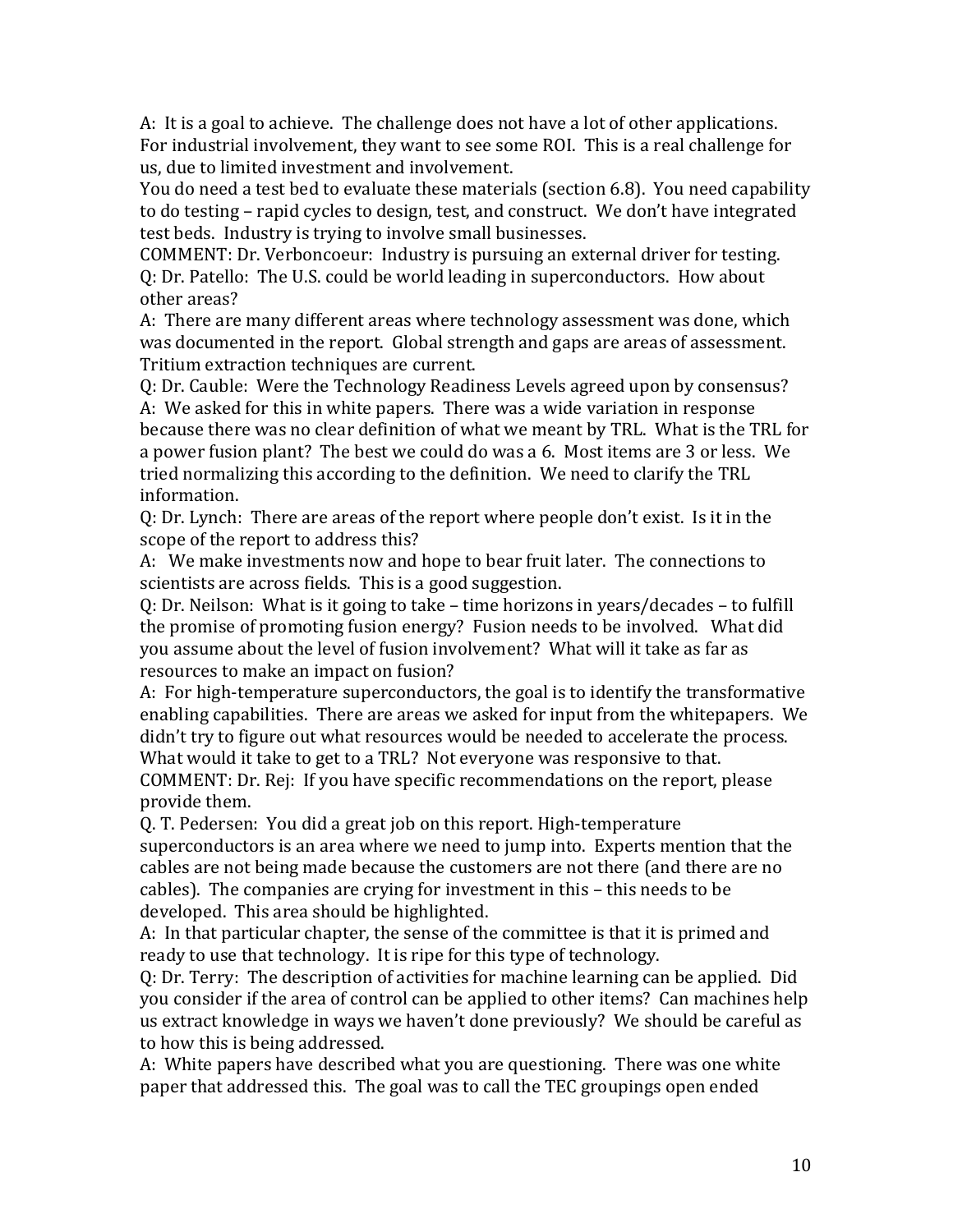places. We will think about putting that language in. The intent was to identify linkages between machine learning.

Q: Dr. Groebner: I am excited by the transformative ideas in the report. The panel worked very hard. I think that the charge was addressed. Are there places that could be ripe for doing work in advanced materials? Is it a little too early?

A: It is a little too early to say specifically which advanced materials can be manufactured. The entire area is one that could be ripe for investment.

Q: Dr. Verboncoeur: The report is very well written. DOE should invest in the coupling between advanced algorithms and advanced materials versus leverage from the outside.

A: Thanks for the comment.

Q: Dr. Carter: It is an excellent report. The tritium fuel cycle stands out. It is a critical path element for fusion.

A: We tried to refine the wording. We can try to strengthen it in the executive summary.

Q: Dr. Demers: I suggest renaming advanced materials and manufacturing technologies: "complex heat systems."

A: It is a narrow phrase. But, we will think about changing the wording. That is a reasonable suggestion.

#### **Reports of the NAS Committee on a Strategic Plan for U.S. Burning Plasma Research - Professor Michael Mauel, Columbia University and Professor Melvyn Shochet, University of Chicago, co-chairs (presented remotely by Professor Mauel)**

- $\triangleright$  The origin for this study is the CONSOLIDATED APPROPRIATIONS ACT, 2016 -PUBLIC LAW 114–113, December, 18, 2015. No later than May 2, 2016, the Secretary of Energy shall submit, to the Committees on Appropriations of both Houses, a report recommending either that the U.S. remain a partner in the ITER project after October 2017 or terminate participation.
- $\triangleright$  Message from Secretary Perry
	- o ITER remains the best candidate to demonstrate a sustained burning plasma.
	- o After studying the U.S. contributions to ITER, I recommend that the U.S. remain a partner in the ITER project through FY 2018, focused on achieving First Plasma.
	- o DOE will request the NAS to perform a study on how to best advance the fusion energy sciences in the U.S.
	- o The study will address the scientific justification and the needs for strengthening the foundations for realizing fusion energy.
	- o The NAS will form a committee to study the state and potential of magnetic confinement-based fusion research in the U.S. and provide guidance on a long-term strategy. An interim report will assess the current state of U.S. research and the importance of U.S. burning plasma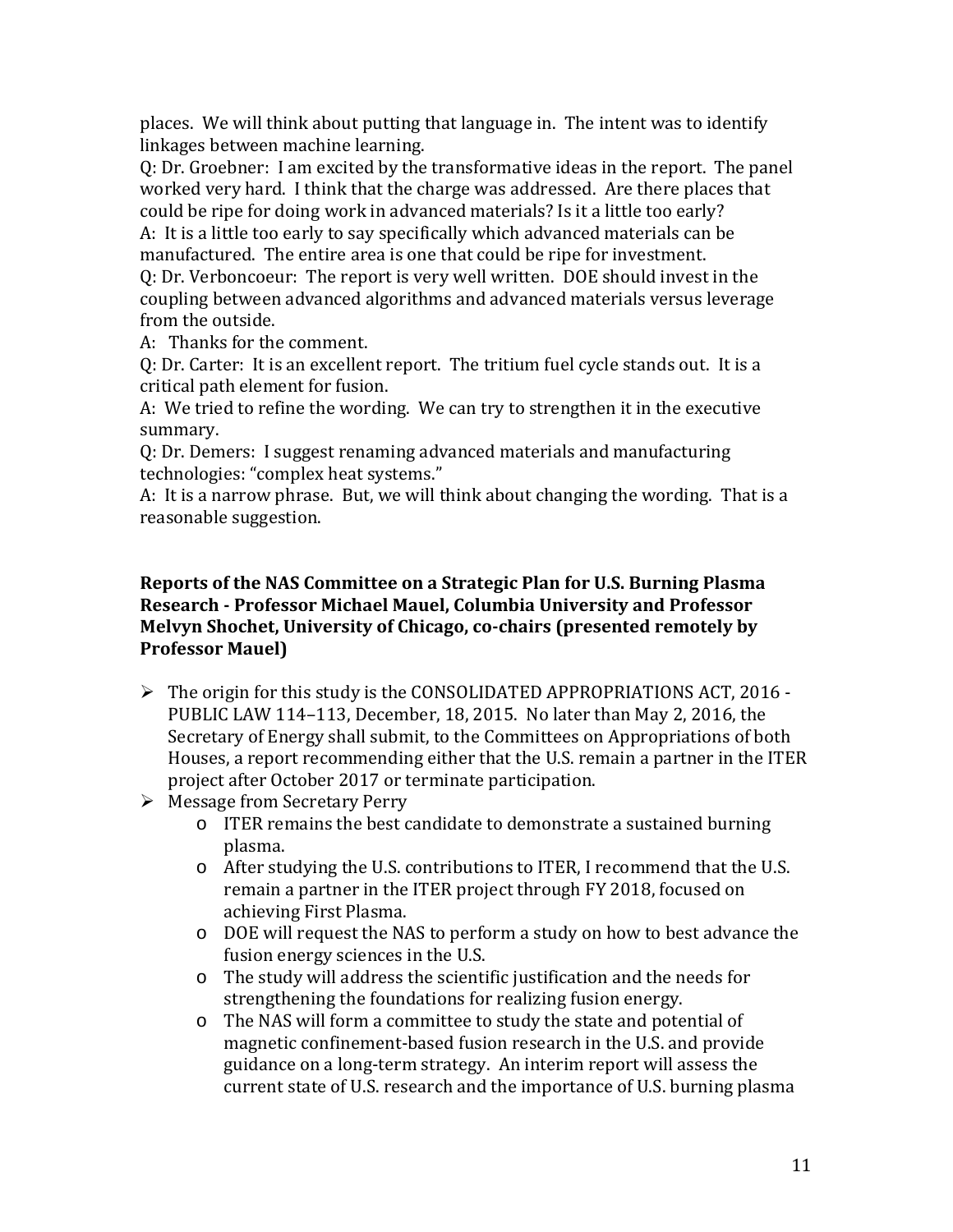research. A final report will provide two scenarios: the U.S. is a partner in ITER, and the U.S. is not a partner in ITER.

- o The committee members are M. Mauel, M. Shochet, C. Back, R. Betti, C. Forest, T. Fowler, J. Friedberg, R. Gilgenbach, W. Heidbrink, M Hermann, F. Jenko, S. Kaye, M. Kikuchi, S Reyes, C. Robinson, P. Snyder, A. Wendt, B. Wirth, and D. Lang.
- o Background: "Achievement of government consensus on rejoining ITER, along with broad support within the U.S. scientific community, was a major accomplishment over the past decade." And, "once the [ITER] decision is made, fulfilling the international commitment to help construct the ITER facility and participate in the ITER program will necessarily become the highest priority in the U.S. program."
- o Data gathering for the report involved
	- Government reports on U.S. ITER participation
	- **Previous reports on burning plasma research and strategy**
	- U.S. DOE fusion strategy reports
	- **Community input**
	- **Physical and engineering sciences literature**
	- **Committee membership expertise**

### **Committee member Stan Kaye is now presenting due to technical Zoom issues with Professor Mauel's connection.**

- $\triangleright$  Importance of Burning Plasma Research: "The committee reaffirms the importance of burning plasma research to the development of fusion energy, as well."
- Controlling a Burning Plasma: "A burning plasma experiment would address for the first time all of the scientific and technological questions that all magnetic fusion schemes must face. Such an experiment is the crucial element missing from the world fusion energy sciences program and a required step in the development of practical fusion energy."
- $\triangleright$  Fusion Technology: "While burning plasma science has progressed since the 2004 NAS burning plasma assessment, significant advancements in fusion technology are needed for a burning plasma reactor."
- $\triangleright$  Importance of Plasma Science and Other Science: "The process of creating a fusion-based energy supply on Earth has led to technological and scientific achievements of far-reaching impact that touch every aspect of our lives."
- $\triangleright$  Status of U.S. research that supports burning plasma science: "Since the NRC report in 2004, the U.S. has undertaken an enormous effort in experimental, theoretical, and computational research in support of burning plasma science. The U.S. research program motivated world-leading contributions to science and technology in support of ITER and other major international fusion experiments. However, the closure of domestic fusion research facilities and the failure either to upgrade or to start new medium-scale experiments, together with substantially-decreased funding to fusion nuclear science and technology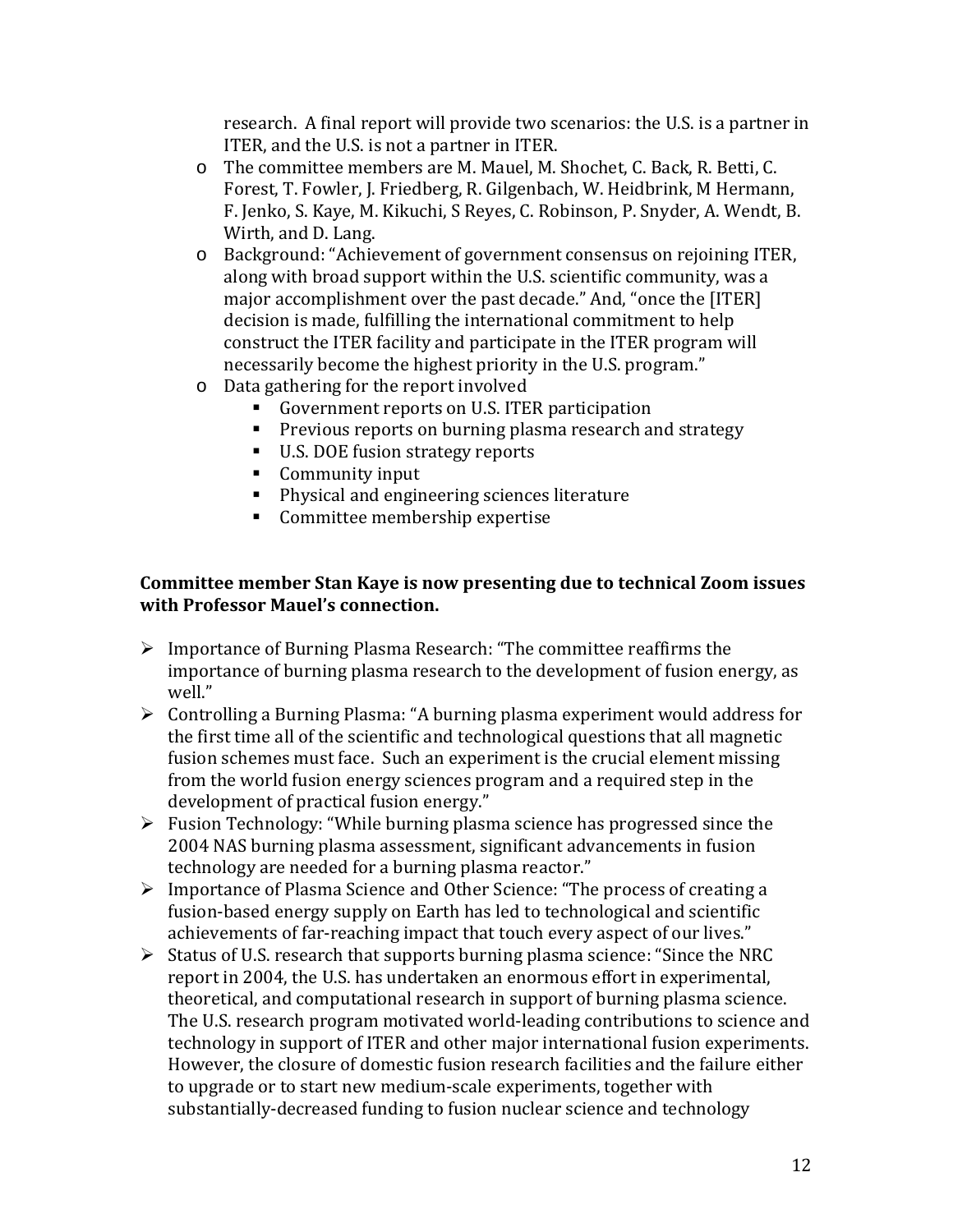research, create concern as to whether the U.S. will continue to be a scientific leader in the field."

- o Burning Plasma Science: "U.S. fusion scientists and engineers have contributed a substantial number of new, innovative ideas to the study of burning plasma science."
- o Fusion Technology and Engineering Science: "Many of the program contributions to burning plasma science are interrelated to advancements in fusion technology and engineering science."
- o U.S. Participation in International Fusion Activities: "Fusion energy research is international. The U.S. participates actively in Europe and Asia, and international scientists from around the world participate in fusion experiments and research programs within the U.S."
- o Role of ITER in Today's U.S. Burning Plasma Research: "DOE Ten-Year Perspective (2015) (p. 8) - "The global magnetic fusion research community is focused primarily on the commencement of the 'burning plasma' era."
- $\triangleright$  Assessments
	- o Importance of burning plasma research: It is essential to the development of magnetic fusion energy and contributes to advancements in plasma science, materials science, and the nation's industrial capacity to deliver high technology components. Construction and operation of a burning plasma experiment is a critical, but not sufficient, next step toward the realization of commercial fusion energy. Further research is needed.
	- o Status of U.S. Burning Plasma Research: The U.S. fusion energy sciences program has made leading advances in burning plasma science, and we are confident that a burning plasma experiment such as ITER will succeed in achieving its scientific mission. Recent closures of domestic experimental facilities, and a reduction of fusion's technology efforts, threaten the health of this field. International partners have strategic plans leading to a fusion energy demonstration device. The U.S. does not.
	- o Any Fusion Strategy Requires a Burning Plasma Experiment: A study is required for this. ITER is the only existing project to create a burning plasma at the scale of a power plant. As an ITER partner, the United States benefits from international cooperation. A decision by the United States to withdraw from the ITER project could have negative impact by isolating U.S. fusion scientists from the international effort.
	- o The U.S. Needs a Long Term Strategy: To maintain scientific and technical leadership in this field, the U. S. needs to develop its own long-term strategic plan for fusion energy. The committee also recommends continued progress towards the construction and operation of a burning plasma experiment leading to the study of burning plasma, continued research, innovation in fusion science and technology, and a mission for fusion energy research that engages the participation of universities, national laboratories, and industry.
- $\triangleright$  Strategy towards Completion of the Final Report: The following meetings are being held: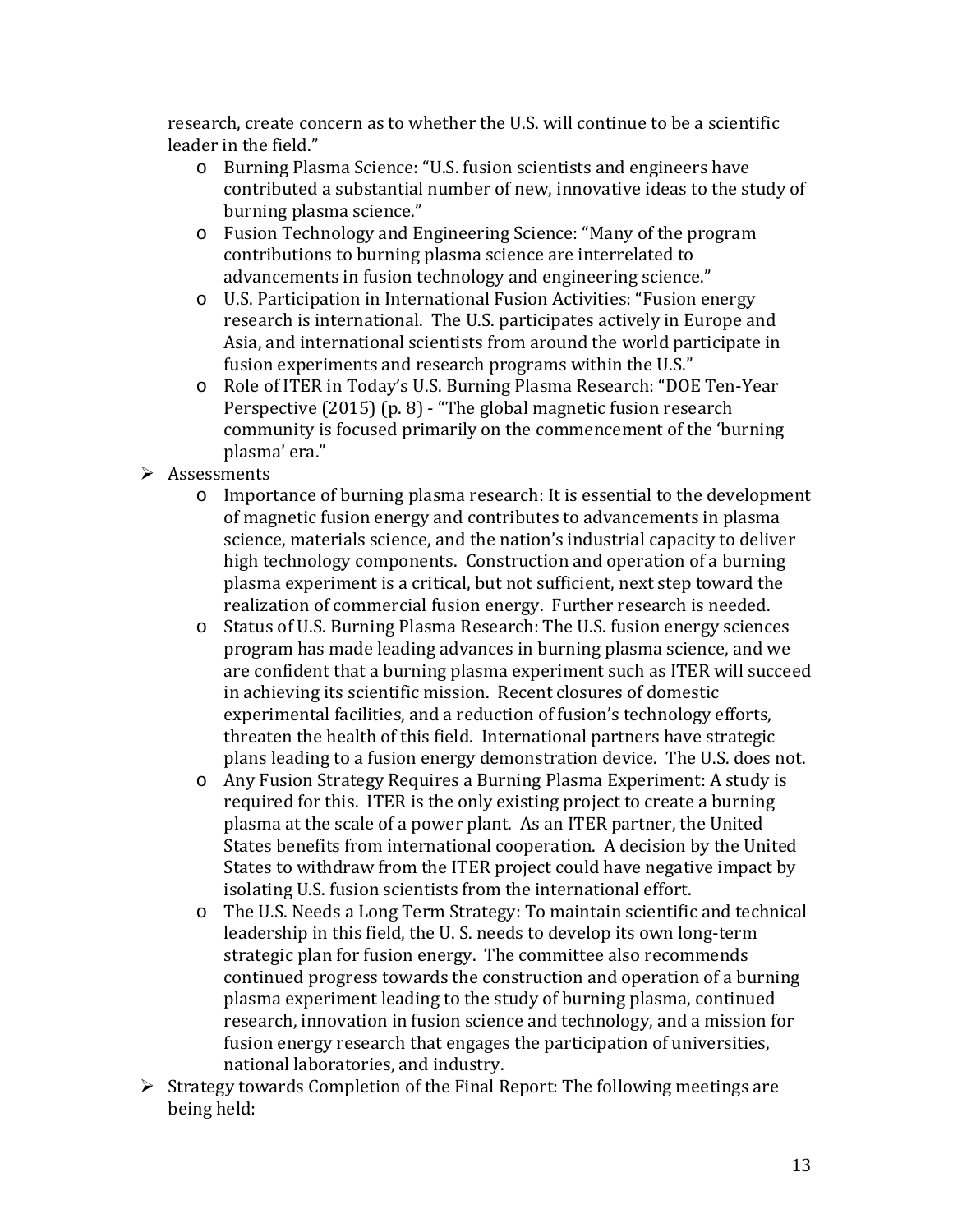- o Feb 1-2 in Cadarache, France
- o Feb 26-28 at General Atomics
- o April 11-13 at PPPL
- o May-June TBD

The final report is schedule for September/October.

- $\triangleright$  If possible, the final report will include considerations of the health of fusion research sectors within the U.S., the role of international collaboration, the capability and prospects of private-sector ventures, the impact of science and technology innovations, and the research strategies that may shorten the time and reduce the cost required to develop commercial fusion energy. The report will present strategies that incorporate continued progress toward a burning plasma experiment, research to improve and fully enable commercial fusion power, a focus on innovation, and participation of universities, national laboratories, and industry in the national program.
- $\triangleright$  The committee welcomes input in any form.
- $\triangleright$  All input provided will become part of the committee's public record.

### **Q&A: NAS**

Q: Dr. Greenfield: All of the input goes into the public record. Where is the public record located?

A: The staff is working now to get the record online, and it will be connected to the website shortly.

### **Discussion of FESAC Subcommittee Report on Transformative Enabling Technologies: Dr. Rajesh Maingi**

COMMENT: Dr. Rej: FESAC members should provide their comments on the report. COMMENT: Dr. Walker: Industry commercialization should be included. The committee has done a great job on the report.

Q: Dr. Patello: You have done a great job on the report. The subsection/categories, but not all subsections, have all of those sub headings. Why is this? Is there a lack of parallelism?

A: This is not intentional. We will take a look at this. Probably if it's not there, it has not been evaluated. It is not intentional if anything has been missed.

Q: Dr. Cauble: The report seems to be thorough. How is the report going to be used? What happens now?

A: We have identified several areas that we think have transformative potential. FES suggested to look through the report and make evaluations about

transformative potential, and alignments with their priorities, and maybe do solicitations, if they deem it is possible. We would like to see an innovation process done. How can we accelerate this activity?

COMMENT: Dr. Lynch: The timescales on the capabilities are 10-15 years. How do you attract people to these problems/challenges? The plasma physics community should use these reports to attract students to the program. Young students don't know anything about this report.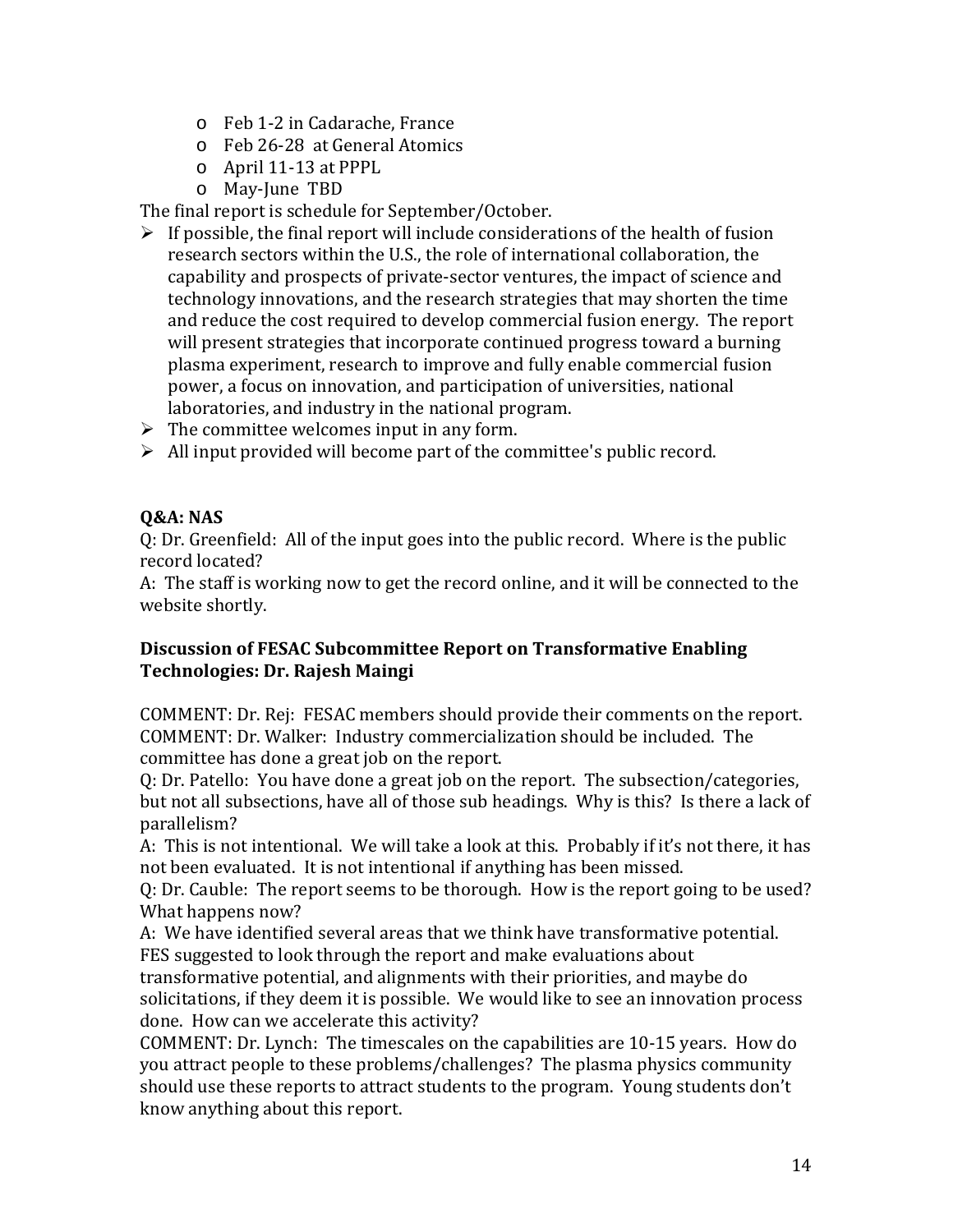Q: Dr. Neilson: Transformative Enabling Capabilities are driven by cost, timelines, and potential attractiveness and unattractiveness of the product. The committee did a great job on the report. What made it exceptionally powerful was input from outside of the fusion community. So this is not more of the same, it is well documented. The report tells us what transformation looks like. This is a real challenge to the status quo. It is too early to know how the report will be used. The charge was executed, and the report is ready to be approved.

Q: Unknown: Are you clear about what needs to be revised?

A: We have a good set of notes. Some items are actionable, and it is easy to put items in the report. Other comments need to be more thought out. We will discuss this tonight with the subcommittee.

COMMENT: Dr. Rej: The vote on approval of the report will be at the end of the session tomorrow. We need FESAC members to vote then. The public comment session will be tomorrow. Please contact Sandy Newton if you would like to make a public comment.

COMMENT: Dr. Van Dam: It is a very good report and was very well done. Given our budget authority, we will look at the report very closely. It will be useful on the Hill when talking with legislators.

COMMENT: Dr. Barish: Any FESAC member who would like to suggest changes in the report should send them to Dr. Maingi and Dr. Lumsdaine by tonight.

#### **MEETING ADJOURNED at 4:40 P.M.**

#### **THURSDAY, FEBRUARY 2, 2018**

#### **2017 U.S. Magnetic Fusion Research Directions Workshops – Dr. Mickey WADE, General Atomics**

- Community Workshop Program Committee members: J.P. Allain, L. Baylor, J. Canik, T. Carter, C. Collins, F. Ebrahami, D. Gates, M. Greenwald, D. Hatch, N. Howard, S. Hsu, I. Joseph, C. Kessel, D. Liu, and D. Maurer
- $\triangleright$  Goals of community workshop process:
	- o Provide an open forum to hear community views on strategic charge questions I2 and F2 and opportunities in charge F1, and provide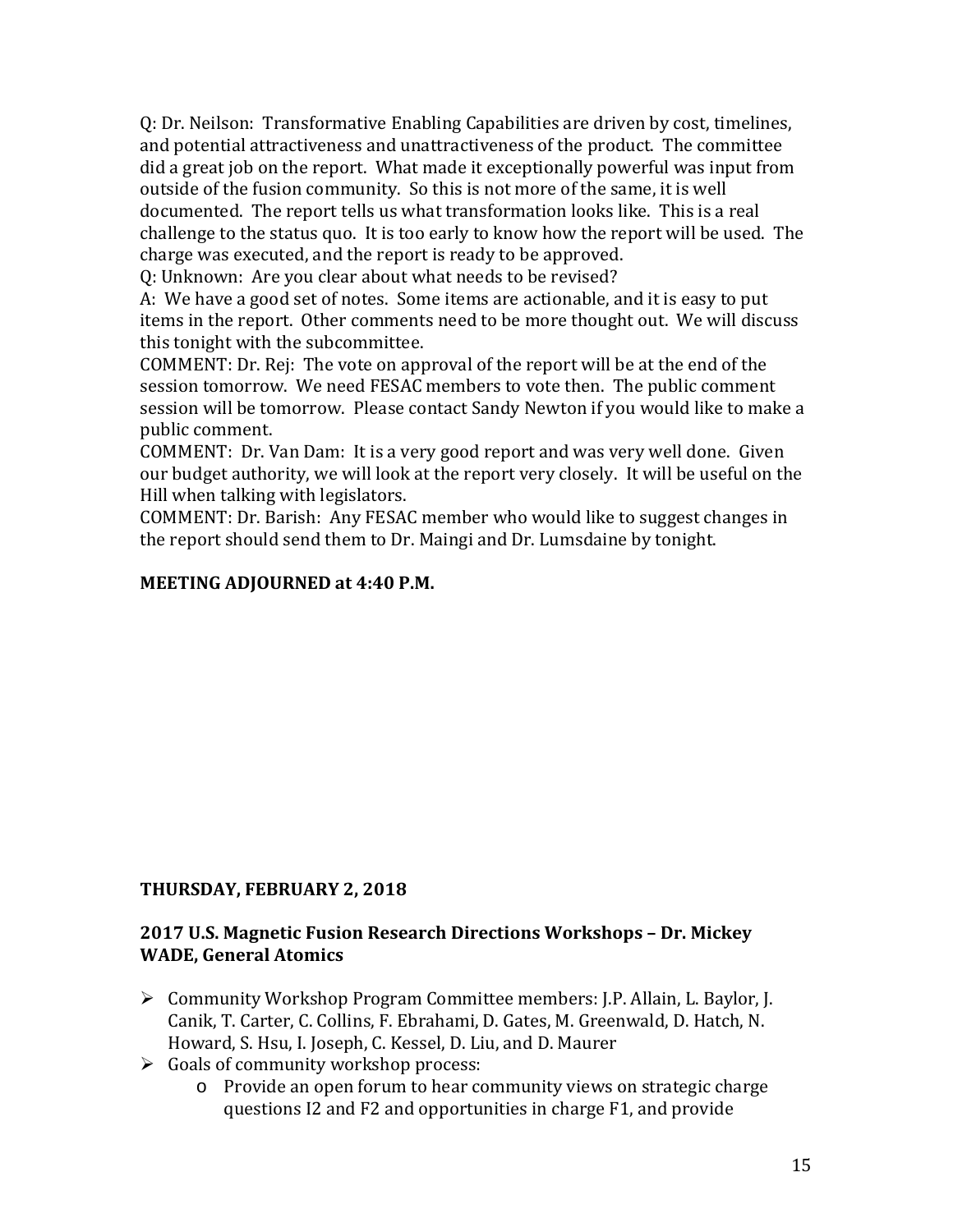community feedback on these views.

- o Identify key aspects of a long-term U.S. fusion strategic plan (both with and without the U.S. as a partner in ITER), including both domestic and international research.
- $\triangleright$  Ensure the credibility and broad support from the community for any work product resulting from the workshop(s). Engage with community leaders, FES leadership, and the NAS panel co-chairs at timely intervals for feedback on the process and goals.
- $\triangleright$  Brief timeline of community workshop:
	- o December 2016 NAS Task description released
	- o February 2017 Leadership group "commissioned" to coordinate development of community workshops
	- o March 2017 program committee established
	- o July 2017 first workshop Madison, WI
	- o December 2017 second workshop Austin, TX
- $\triangleright$  Strategic elements: called for community white papers which fed into the Madison workshop. Working groups were formed on programmatic questions, which fed into the Austin workshop, and then work towards a strategic plan.
- $\triangleright$  High level summary
	- o The U.S. program has strengths, although it is not healthy overall. Funding for universities and technology are areas of concern.
	- o The discussion centered on being a science or an energy program, but there was no clear consensus.
	- o Achieving a burning plasma is still an essential step for our field.
	- o There may be support for a focus on developing HTS magnets for fusion applications.
	- o There was general interest in and support for a stellarator component to U.S. program
	- o Theory/computation is an important component of the U.S. program.
	- o PMI/divertor problems are very important.
	- o FNS/TB/blankets are a critical element on the path for fusion energy development. There are concerns about the timeline.
	- o The Austin workshop touched on all levels of strategic planning due to the urgency of such an effort. An important goal is community engagement.
	- o The leadership team for each group was established by the program committee. The working groups were open to everyone.
	- o WG-1: discussed Principles, Values, Metrics, and Criteria.
	- o WG-2: discussed the Impact of Access to ITER.
	- o WG-3: discussed Attributes for Market Attractiveness.
	- o WG-4: discussed Potential Mapping of Strategic Elements to the Various Strategic Approaches.
	- o WG-5: discussed Fusion Science/Plasma Physics/Materials Science Unification/Program Integration.
	- o WG-6: discussed Future Planning Activities, moving forward from Austin.
- $\triangleright$  Strategic Plan vs. Strategic Approach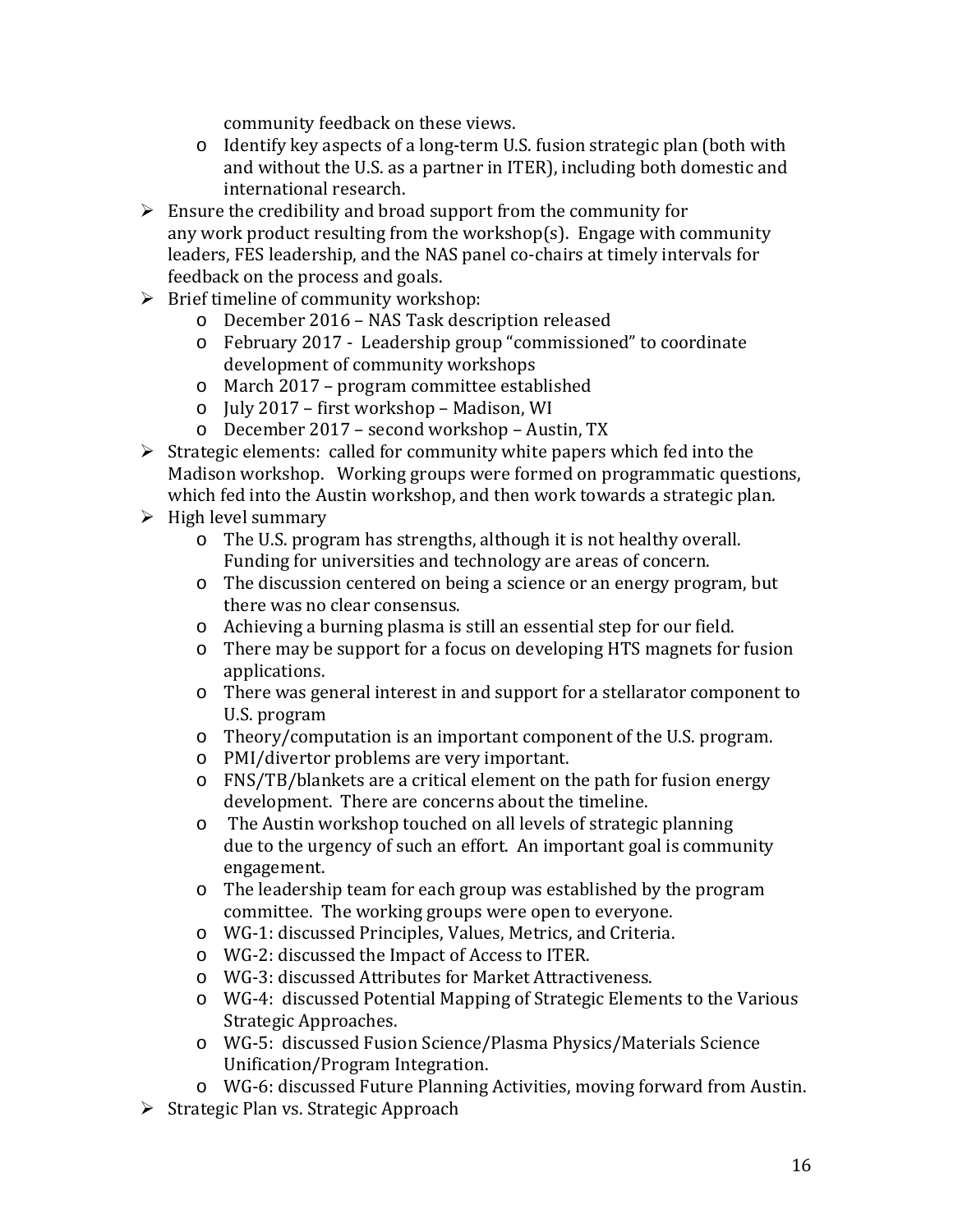- o Strategic plan: A comprehensive framework that defines mission, vision, principles, and a roadmap.
- o Strategic approach: Singular paths to accomplish the mission of the plan, that are typically differentiated through assumptions with regard to the current situation, risk uncertainties, risk tolerance, time frame, and competitor positioning.
- $\triangleright$  Some Points of Consensus from the Austin Workshop Summary Presentation
	- o The burning plasma mission is an essential step on the path to fusion energy.
	- o Operational and experimental experience (including failures) is very valuable. "Reading the papers" is insufficient to understand burning plasmas and technology.
	- o HTS magnet development should proceed.
	- o Emphasis should be increased on advanced divertor and PFC concepts.
	- o Emphasis should be increased on steady-state, high-performance regimes.
	- o The community planning process should continue beyond the NAS study.
	- o A path that includes ITER, and IFMIF+FNSF+DTT is the most reasonable path of those presented by this strategic approach.
	- o The U.S. should pursue a more-innovative research path than any of proposed path(s) outlined in this strategic approach.
	- o We recommend a complementary approach of utilizing the delineated innovations as a "toolbox" for all the strategic approaches to consider or use.
	- o The program should carry out a merit-based, scientific and technological review of magnetic configurations.
- $\triangleright$  The planning committee has commissioned white papers on nine strategic elements emerging from the Madison/Austin workshops:
	- o Burning plasma
	- o Developing HTS magnets for fusion applications
	- o Configuration research
	- o Stellarators
	- o Theory/computation
	- o Plasma-material interactions and divertor
	- o Fusion nuclear materials
	- o Tritium fuel cycle
	- o Sustained high performance tokamaks
- $\triangleright$  White papers will have a common format, including benefits, current status, programmatic context, a 15-year U.S. research agenda, etc…
- $\triangleright$  The goal is to provide these to the NAS panel prior to the February 26-28 meeting in San Diego.
- $\triangleright$  We are in the process of requesting a white paper from each of the pre-Austin strategic approach working groups.
- $\triangleright$  We are targeting  $\sim$  April 15 for sending completed white papers to the NAS panel.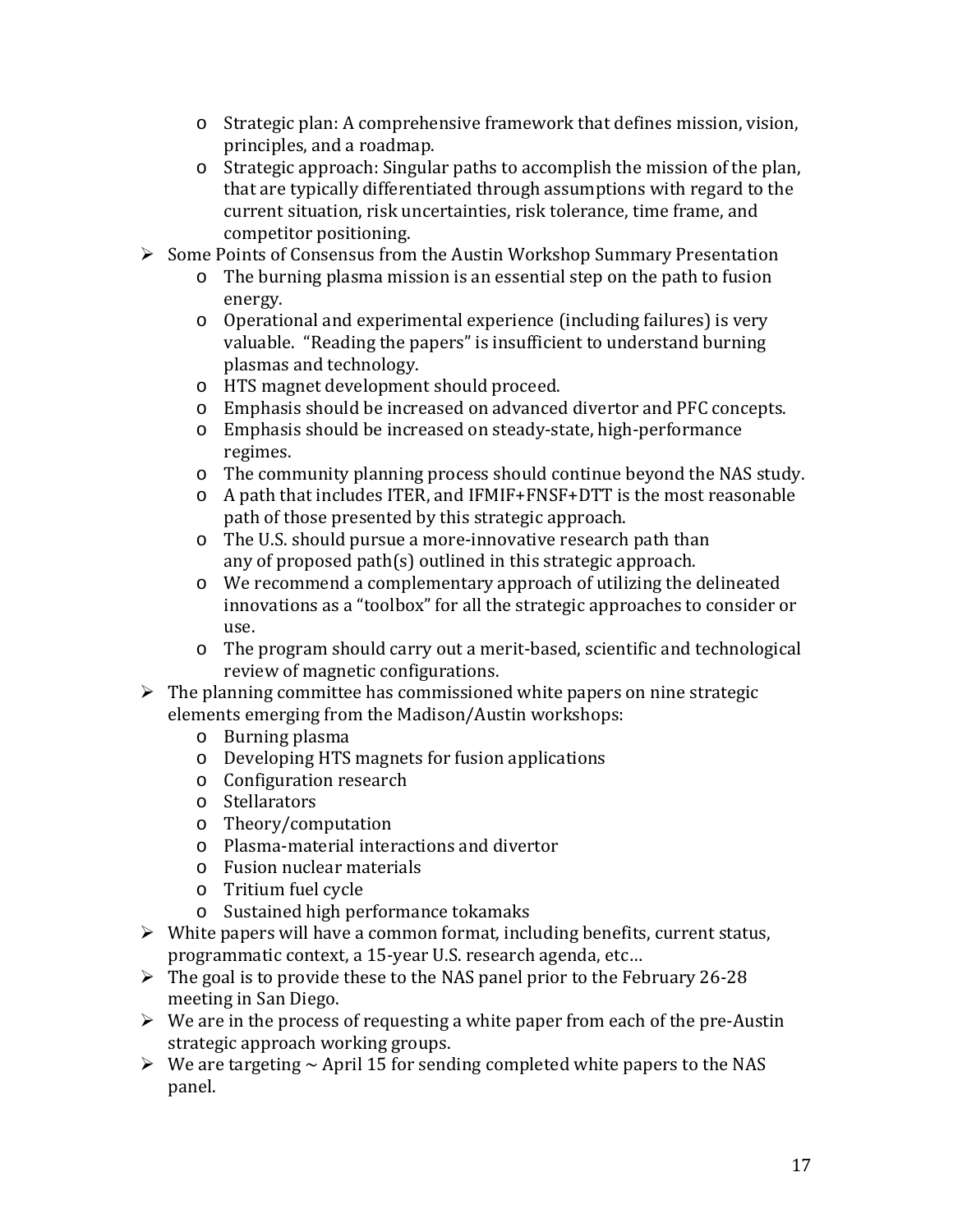$\triangleright$  The planning committee will discuss the possibility of a third workshop in its next conference call.

### **Q&A: Dr. Wade**

COMMENT: Dr. Wade: Everything generated is on line and is available to the public. Q: Dr. Rapp: I hope that an affordable strategic plan is possible. Can everyone in the community contribute to the white papers? Will there be a third workshop?

A: The intent is to open it to the community to contribute to the white papers via a process. The window to contribute may be limited. When transmitted, it will be a draft document - a work in progress. On a longer timescale, community ownership is an important goal.

Q: Dr. Greenfield: You produced a white paper in a very short period of time. You did a good job summarizing the workshop. Would you like to comment on plans for the future? In looking at the past two decades, the meetings involved a lot of community work. The result was a level of community consensus which hasn't been seen before. We should also think about how to continue to build community consensus.

A: Yes, I agree with this.

Q: Dr. Pedersen: Thanks for making this an open process. I am confused where this fits in. What is the stellarator path? Is there a white paper coming on this? What is your thinking about this being a part of the strategic plan?

A: There is a stellarator white paper that exists in the community. Strategic plan – to innovate the strategic approach 3. There are elements of stellarators in strategic approach 3. We have tried to note that the stellarator group is strong. But, we want community buy in, not just from the small stellarator community. We encourage folding the stellarator path into a broader path including tokamaks and other paths. The community should comment about how this folds into the broader community. There is no consensus for a significant opportunity for what to do with stellarators. There should be more dialogue about this.

Q: Dr. Terry: The sampling of the community is self-selected. Are there ways to broaden this so more people are involved? The process has been driven by meeting deadlines. Can it be paced out so that people can remain in the process? How do people get into the process?

A: Participation in the workshops has not been driven by the program committee. People self-select to be in the process. We are open to ideas as to how to widen the net to broaden the participation. The timescale for the future community process will be streamlined. We need something that is a driving function for this.

Q: Dr. White: It appears that strategic approach 2 was an outlier and did not come to a consensus, compared to working group 1.

A: There were recommendations that those two strategic approaches work together as one group. The working group was passionate about the plan. The community response was shown. There were many people who were excited about this.

Q: Dr. Groebner: Is there a charge to develop a strategic plan?

A: The way the advice about ITER came to FES was through a community workshop. The community came up with a recommendation, and FES gave a charge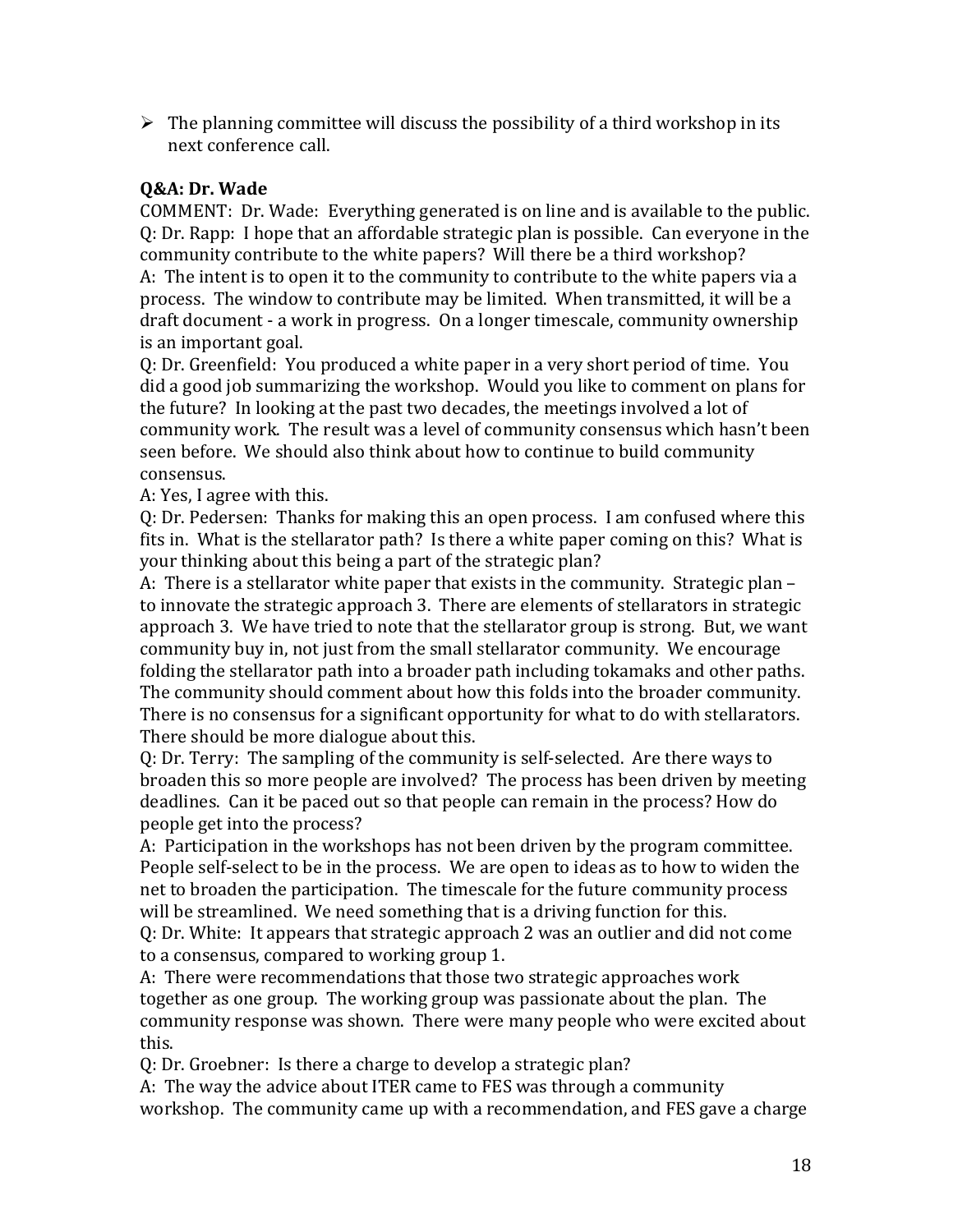to FESAC to provide advice. To receive information from the community, it has to go from DOE through a FESAC charge. Some processing still needs to happen. We will have more binary group discussions.

Q: Dr. Knowlton: Thanks for a good talk. There are generational difference of opinion as to how to proceed. Is there a generational difference on how younger scientists may perceive a strategic plan? This seemed to be an undercurrent at the workshop.

A: Early career scientists generally want to change the world in any way they can, and do something that is new and different. The older generation has been stuck in the same place for a while. Sometimes, we don't want to take risks. The older generation wants to be careful about moving forward.

Q: Dr. Demers: This has been a great process. There was tension between coming up with information to inform the NAS report versus developing a strategic plan. The benefit has been the brainstorming among people. If the process goes forward, how can we perpetuate and encourage continued brainstorming?

A: This is a great point. We are time constrained. Moving forward will be about some aspect of brain storming. But, it should be more intentional instead of part of a process. We need to figure out how to do this. This is a good idea.

COMMENT: Dr. Rej: Thanks for putting the workshops together. It really is a process. Getting the most important things is what is needed for fusion in the U.S.,

### **FESAC Charge Letter on a Committee of Visitors – Dr. Don Rej**

- $\triangleright$  January 16, 2018 letter to D. Rej (FESAC Chair) from S. Binkley (Deputy Director for Science Programs).
- $\triangleright$  The letter requests that the Fusion Energy Sciences Advisory Committee establish a Committee of Visitors (COV) to review the management processes of the Fusion Energy Sciences program. The COV assessment should review the entire FES program for activities from FYs 2014 through FY 2017.
- $\triangleright$  Dr. Gert Patello has agreed to be the chair of the subcommittee.

### **Q&A: Dr. Rej**

COMMENT: Dr. Rej: FESAC members should recommend people to serve on this subcommittee, including self-nominations. Please send me your recommendations by February 5.

Q: Dr. Terry: Panel members should not be involved in research being funded by FES. They need to manage their own and institutional conflicts of interest. One third to one half of subcommittee members are not funded by DOE.

A: Dr. Patello: The guidance document says 25%.

Q: Dr. Greenfield: For people who are considering serving on the panel, where are the lines being drawn on conflict of interest?

A: The panel membership is divided into six categories: project experts, and the other five on the FES research program. The national and international standing of the portfolio will be evaluated as well.

COMMENT: Mr. Joe May: They are not actually reviewing projects. They are reviewing the process for managing projects.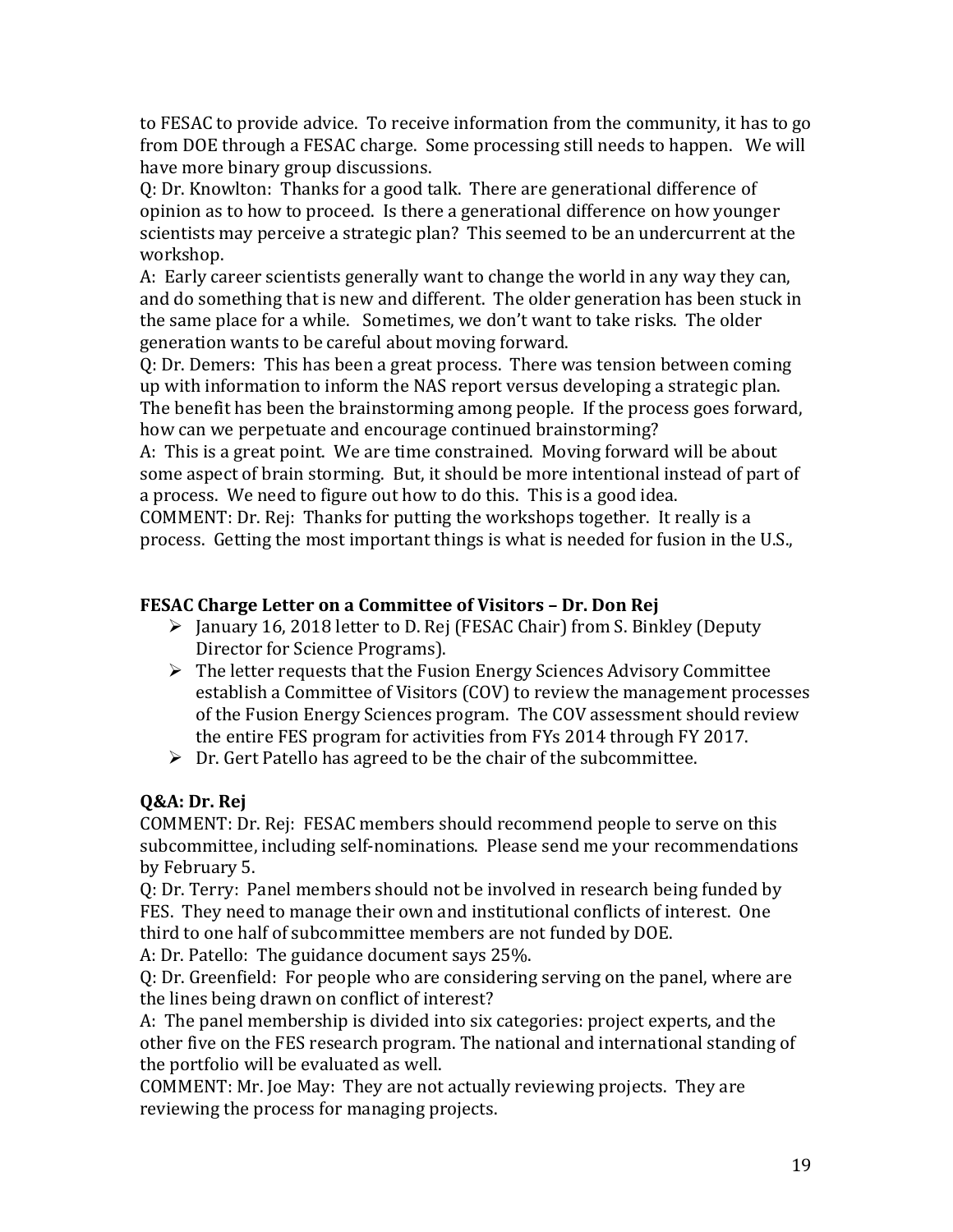Q: Dr. Demers: So, 25% of members outside of the community can participate. Is there any restriction on past committee participants?

A: No.

Q: Dr. Cauble: Who determines the makeup of the panel?

A: The final authority is FES.

Q: Dr. Demers: Should the committee members be domestic and international?

A: That doesn't matter. The primary objective is getting the right people.

Q: Dr. Groebner: What is the process for information gathering?

A: Advance information will be sent out ahead of time. All of the information comes from FES. The information will be provided by FES.

A: Dr. Patello: There is a website with the information for the FES COV.

Q: Dr. Groebner: For the meeting in Germantown, when is the report written?

A: The COV will have pre-reading. When panel members arrive in Germantown, there will be meetings, and members will have access to the reports. The first draft report will be written while onsite.

COMMENT: Dr. Greenfield: I served on a COV, and it was a great once-in-a-lifetime learning experience.

COMMENT: Dr. Lynch: The scope at Goddard was different, with a different process. But, it is a very educational process.

COMMENT: Dr. Neilson: For the 2008-2009 COV, I learned a lot about the pressure people in the office are under.

COMMENT: Dr. Patello: I am looking forward to this opportunity – to look "behind the curtain." The deadline to reply is Monday, February 5 - to recommend others or self-nominate.

#### **THERE ARE NO PUBLIC COMMENTS.**

#### **Other Business – Dr. Rej**

#### **Q&A: Dr. Rej**

Q: Dr. Cauble: Dr. Binkley mentioned regulatory reform policy. Is there any other information on this?

A: There is a memo from Secretary Perry on regulatory reform. A charge will be formulated. The memo said that regulatory reform should be on the agenda at all DOE advisory committee meetings. Each program office should report back on what the advisory committee has recommended about regulatory reform. Dr. Binkley believes that a charge will be issued.

Concerns were expressed about the summary of the FESAC TEC report. Dr. Rej thanked Drs. Maingi and Lumsdaine for their presentations.

There was a proposal to vote on approval of the TEC report, giving Dr. Maingi the authority to revise the summary, which would be reviewed by Drs. Rej and Knowlton. The revised report would be submitted to the Office of Science.